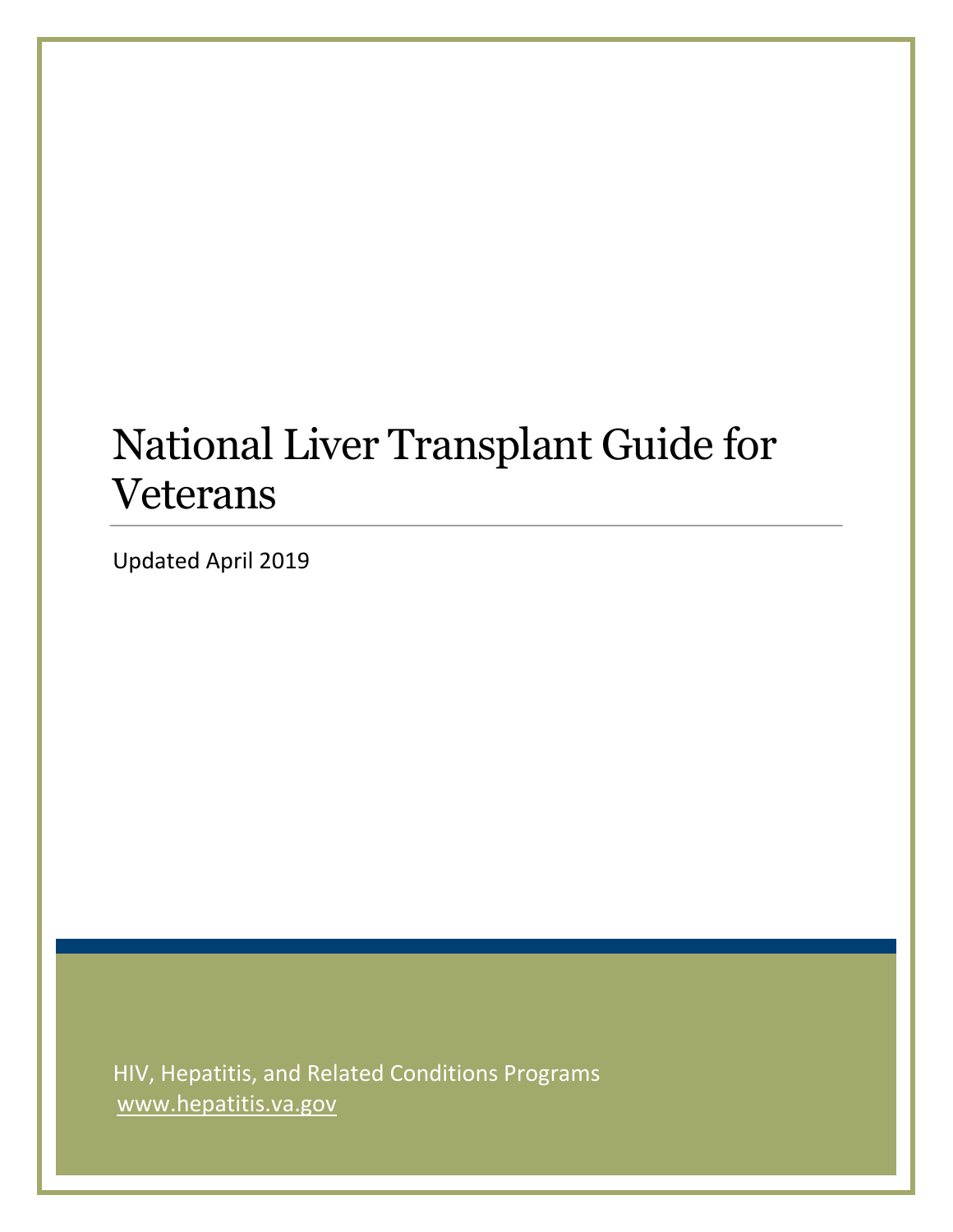## Welcome

Your provider has determined that a referral for consideration of liver transplantation is appropriate.

Your transplant guide is designed to be a reference and to help answer some of the questions about the evaluation, transplantation, and post-transplant period. There is space for notes and pockets to hold information. You may want to bring this with you to your clinic visits during the work-up for transplant and during follow-up, while you wait for your transplant evaluation. Your providers may want to use this to teach you about your care. Remember, you are the most important part of the transplant team.

For those who are accepted for continued evaluation at the transplant center, some of this same information will be given to you at that visit. The goal of this booklet is to help you understand the process (it is complicated!) before you arrive at the transplant center for the final stages of the evaluation. We hope it will provide you and your support person(s) with an overview of the entire process from evaluation to the surgery and aftercare and alert you to some of the issues unique to transplantation that may arise. We also hope it will help you make sure that the possibility of a transplant is the right decision for you (and your family/support person).

There are a great many acknowledgements that need to be made with regard to this book – most importantly, however, it was reviewed and edited by a number of patients (from the Seattle Liver Transplant Support Group) whose suggestions were invaluable. It is a book written for you by knowledgeable providers and others who have actually gone through the process. The result is a book that they felt would have better prepared them for what lay ahead. We hope you, too, find it a valuable resource. While some of the language in this book may seem "too technical", most of us (including the post-transplant individuals who reviewed this) felt that the language was necessary since transplantation is a big responsibility requiring knowledge of specific terms and concepts. "Better to start now," they all said, so here it is.

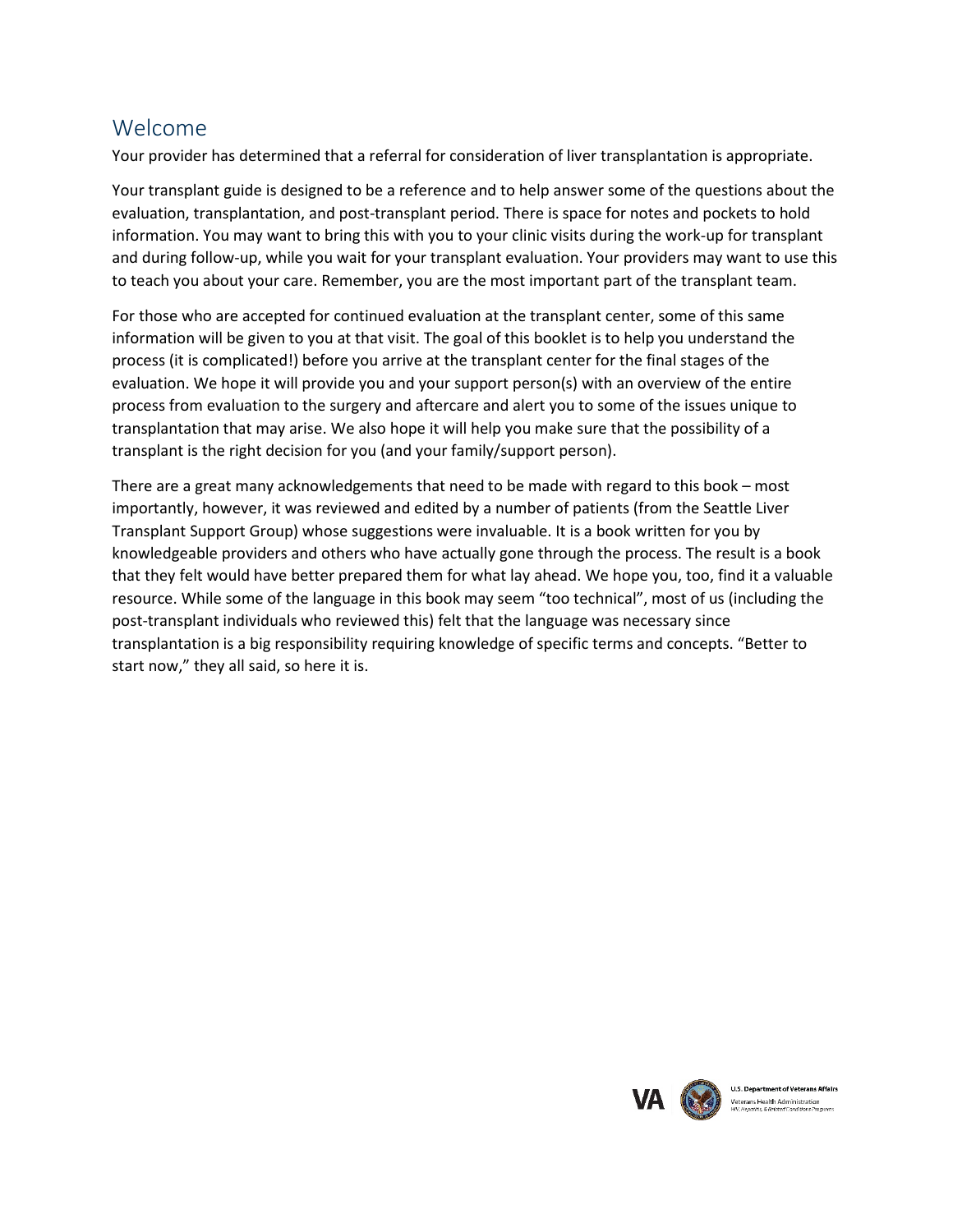# Transplant Team

Your care as a transplant patient is approached as a team. You are an important part of the team. Other members of the team include the transplant surgeons, hepatologists, house staff, advanced practice nurses, transplant coordinators, social workers, dietitians, pharmacists, psychiatrists, psychologists, research coordinators, and pastoral counselors. While you await your transplant, your Hepatology provider (or in some cases, your Primary Care Provider) and others at your local VA are the team members you will work with until you go to your designated transplant center. These are the people who can answer your concerns and questions during the transplant evaluation and later when you are awaiting your transplant.

#### Team Members

As part of the transplant process, you will have a team of specialists and support working with you. This team may include some or all of the follow people:

Transplant surgeon – this is the specialist who will perform your transplant operation. He or she is trained specifically in transplant surgery. The surgery team will follow you daily after your transplantation.

Hepatologist – this is a specialist trained in the study of liver disease; he or she is also trained in the medical aspects of transplantation and often follows you after surgery along with the surgeons.

House Staff/Residents and GI/Hepatology Fellows – these are physicians who are still in training and work under the supervision of the transplant surgeon and hepatologists; they are an integral part of the team. They are available to care for you on a 24-hour basis while in the hospital.

Clinical Nurse Specialist/Practitioner – an Advanced Practice nurse who will assist in your care.

Transplant Nurse Coordinator – is a nurse who coordinates all elements of your care; he or she will teach you how to take charge of your own care and will help communicate your questions and concerns to the team during the evaluation and post-transplant time.

Registered Nurses (RNs) – the nursing staff that will be available to assist with your pre- and posttransplant care.

Physician Assistants – mid-level providers who will assist in your care.

Social Worker – will meet with you to discuss concerns about financial issues, housing, and also provide emotional support. The social worker will help you organize the non-medical aspects of your care and can help with referrals to community services.

Dietitian – will work with you to develop a nutritional program to meet your needs both before AND after transplant in order to maximize your health.

Pharmacist – an integral part of the team who helps in managing dosage, side effects, and interactions of your new medications. The pharmacist will assist you and your nurse in educating you about your medications prior to discharge.

Psychiatrist/Psychologist – these providers can help address any mental health issues that come up in the transplant work-up and can assist you and your caregiver in exploring your feelings about the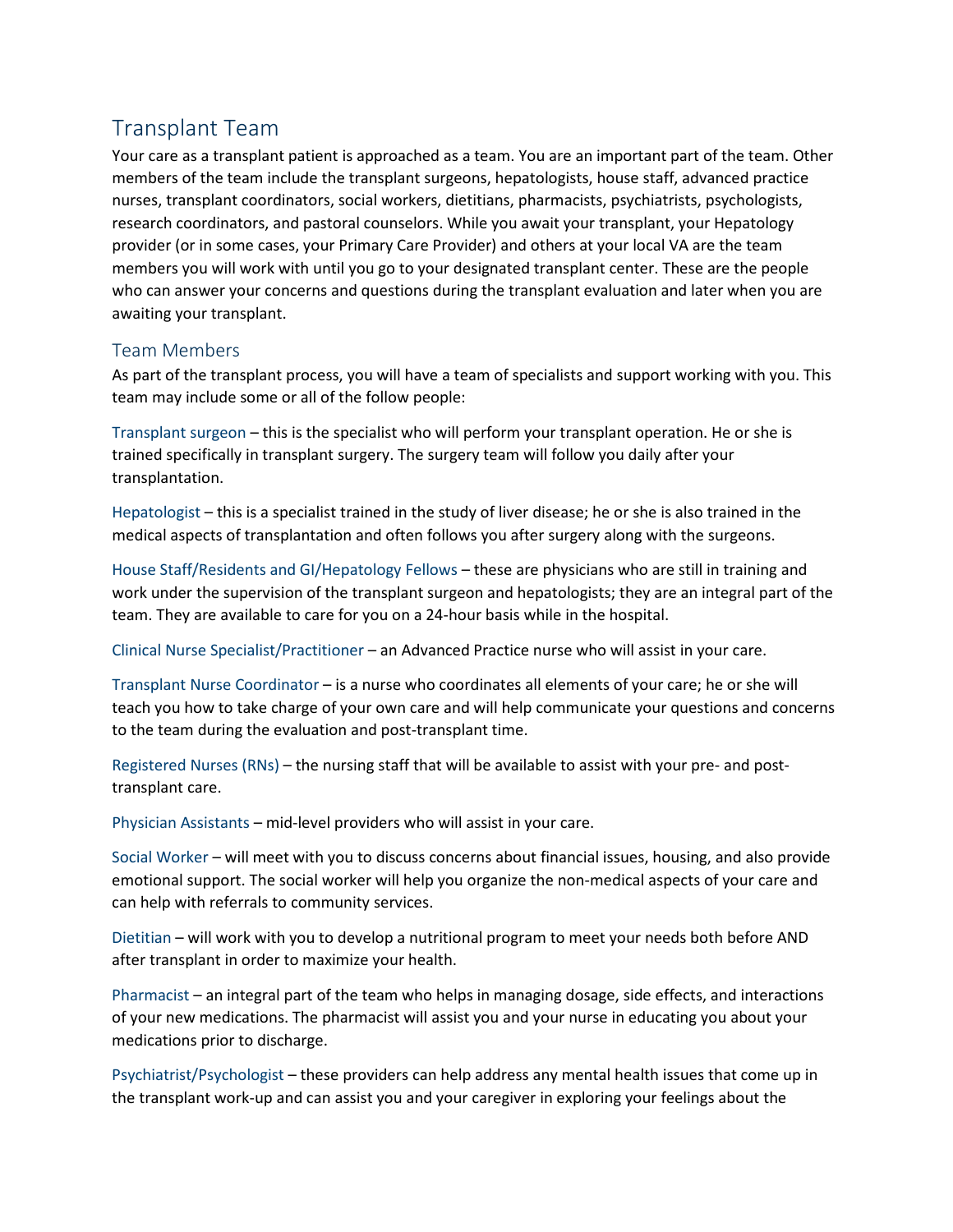process and help with stress management. A psychologist or psychiatrist also conducts a pre-transplant psychosocial assessment that is included as part of your application package for liver transplant.

Research Coordinators – these staff members conduct research studies in order to learn new approaches to transplantation. You may be asked to participate in one or more of these studies. Your participation is completely voluntary; if you decide not to participate, it will not affect the care you receive.

#### Your Support Person

One of the most important parts of your transplant team is your support person(s). You may have more than one support person. This may be a spouse, parent, close friend, other family member, or some combination of these individuals. This person's job is to help you during the evaluation process and during the critical period of time before and after your surgery when you will be unable to care for yourself.

**Who you choose to be your support person is probably the most important decision you will make if you are going to have a liver transplant.** They need to be able to provide you with mental and emotional support as well as physical help during the process. This help is crucial for your evaluation, transplantation, and recovery.

Your personal support person will need to be available at all times from the time you are evaluated until about 2 years post-transplant. These are some of the specific duties your support person will have to agree to:

- Go with you to the pre-transplant evaluation and follow-up appointments (unless other arrangements are made)
- Assist you with transport to the hospital when called in for transplant (unless other arrangements have been made with the pre-transplant coordinator)
- Attend discharge teaching with the transplant coordinator and learn the information in the discharge teaching manual to help you with your self-care after the operation
- **Help you for 24 hours a day for approximately 3 months after your discharge from the hospital after transplant**
- Learn your medications and assume responsibility for monitoring the correct administration of medications during the early post-discharge period
- Arrange for safe housing for you upon your discharge from the hospital
- Transport you (or arrange for safe transport) to all clinic, lab, or other appointments

As you can see, your support person will play a major role during this process. We cannot stress enough how vital it is to have this personal help. Without a support person, you will not qualify for a transplant.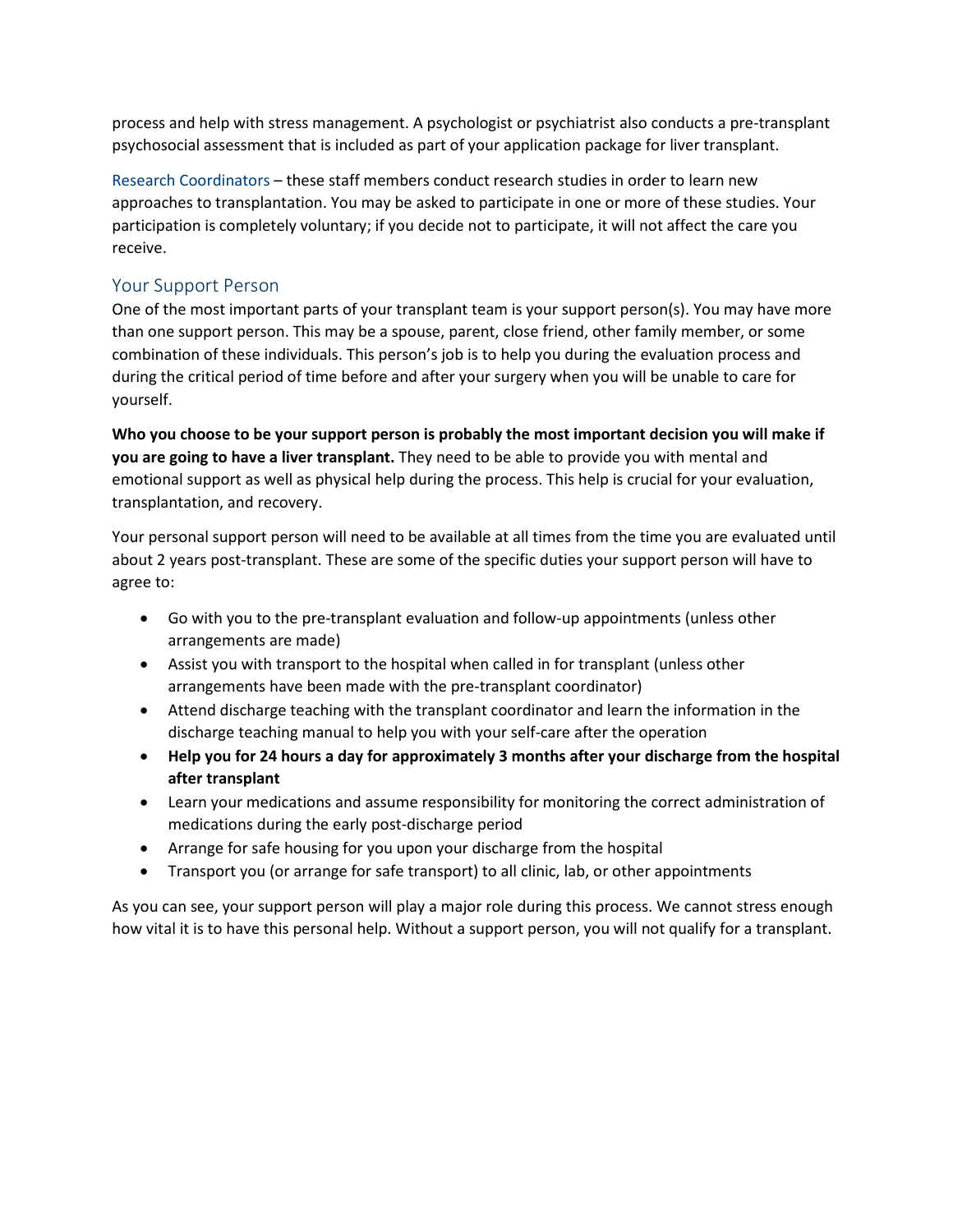## **Basics**

*"What is a liver transplant? When do I need one? How do people do after one? Who pays for it?"*

A liver transplant is a medical procedure that may be recommended by your doctor if you have a significant chance of dying from liver disease in the next 1-3 years. We are born with a liver that has many functions needed to maintain our health. Sustained injury, over time, can lead to decreased function and ultimate failure of the liver. There are many causes for this, with hepatitis C and alcohol being the most common. Patients are typically considered for transplant when the liver is working at roughly 10-20 percent of what is considered normal functioning. A few patients each year are referred for liver transplant on an emergency basis for "acute liver failure" – a condition that causes the liver to suddenly stop working and can lead to death in 1-2 weeks.

As you will read, evaluation for a liver transplant, receiving a liver transplant, and recovering from the procedure takes time, commitment, and is unique to each patient. The key to a successful transplant is the Transplant Team, which consists of you (the recipient), your caregiver/support person, family and friends, and the group of committed health care professionals working with you.

#### Definitions

A liver transplant replaces a sick (referred to as **cirrhotic**) liver, or a liver with a tumor, with a healthy one from someone else. Most of the time, a liver is donated from someone who has died. This was once called a cadaveric donor but is now known as a **deceased donor**. When an organ donor dies, the liver is removed by a surgeon and sent to the transplant recipient as quickly as possible. Livers for transplant are matched for body size and blood type.

In some cases, a living person donates a portion of their liver (called a **living donor**). Within VA, living donor transplantation is now being considered on a case by case basis.

#### **Statistics**

According to the Organ Procurement and Transplantation Network (OPTN), nationwide in 2018:

- Over 8,000 liver transplants took place
- Largest age group is 50-64 years old

The Organ Procurement and Transplantation Network (OPTN) also reports:

- Survival rate for primary transplant (2008-2015):
	- o 1 year after transplant is 89.6%
	- o 3 years after transplant is 80.8%
	- o 5 years after transplant is 72.8%
- As of February 2019, there are over 13,000 people nationwide waiting for a liver transplant.

#### When is a liver transplant considered?

A liver transplant is considered when you might die from liver disease within the next 1-3 years. In some situations, very severe liver disease may exclude you from receiving a liver transplant if you are too sick to tolerate the surgery and recovery. You may also be excluded if other parts of your body are too sick or have cancer. If cancer starts in the liver and is found early enough, a transplant can still be done and offers the best chance at a cure.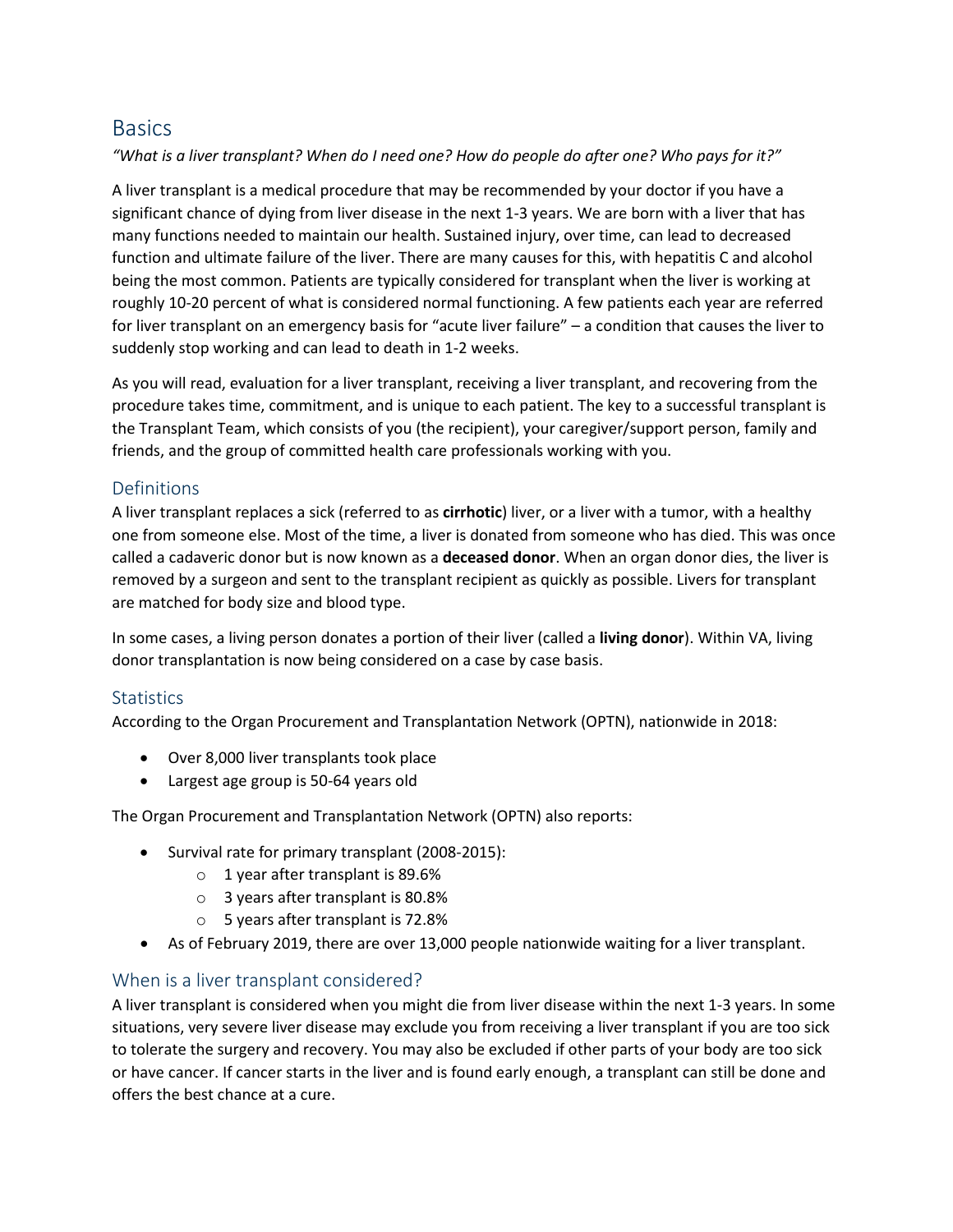Your medical provider may think you need a liver transplant if you have symptoms of severe liver disease, which may include:

- Yellowing of skin or whites of eyes (jaundice)
- Fluid in your belly (called ascites) or in your legs (called edema)
- Vomiting blood or passing blood in your stool from dilated veins (varices) in your esophagus or stomach
- Unclear thinking or confusion (called encephalopathy) related to the build-up of toxins which affect the brain
- Changes in your liver tests that suggest your liver is working poorly
- Life-threatening bleeding
- Thinning of your muscles, especially in your face, neck, and arms
- Easy bruising or bleeding (due to low platelet count or decrease in "clotting" protein levels)

To treat these symptoms, you may be prescribed a diuretic (or "water pill," which decreases the ascites and edema by increasing urination), lactulose or rifaximin (which gives you diarrhea as it helps you get rid of toxins that make you encephalopathic), or a beta-blocker (which lowers your heart rate and blood pressure in order to prevent bleeding from varices). Occasionally, an antibiotic is given to prevent infection in the ascitic fluid. Your provider may do procedures like paracentesis (tap) to remove excess fluid from your belly or transjugular intrahepatic portosystemic shunt (TIPS) where a stent is inserted in the liver.

These medications may seem like unusual ways of controlling liver failure, but they are vital and may extend your pre-transplant life. Stopping these medications can lead to a rapid decline in health, hospital admission, or even death.

#### Cost

The actual liver transplant (surgery) and the seven-day inpatient stay in the hospital usually costs between \$150,000 and \$250,000. The cost of medications following transplant is about \$12,000 per year (and up to \$20,000 per year if hepatitis B infection is present). The VA covers the cost of evaluation, transplant, and medications for eligible Veterans, as well as travel to and from the transplant center for the Veteran and their support person. Some patients whose income level exceeds a certain threshold may be billed a co-pay for medications and/or services. In certain circumstances, patients receive a transplant outside the VA system and then return to the VA for follow-up care and medications. This service (follow-up appointments/labs and medication costs) is covered by the VA for eligible Veterans.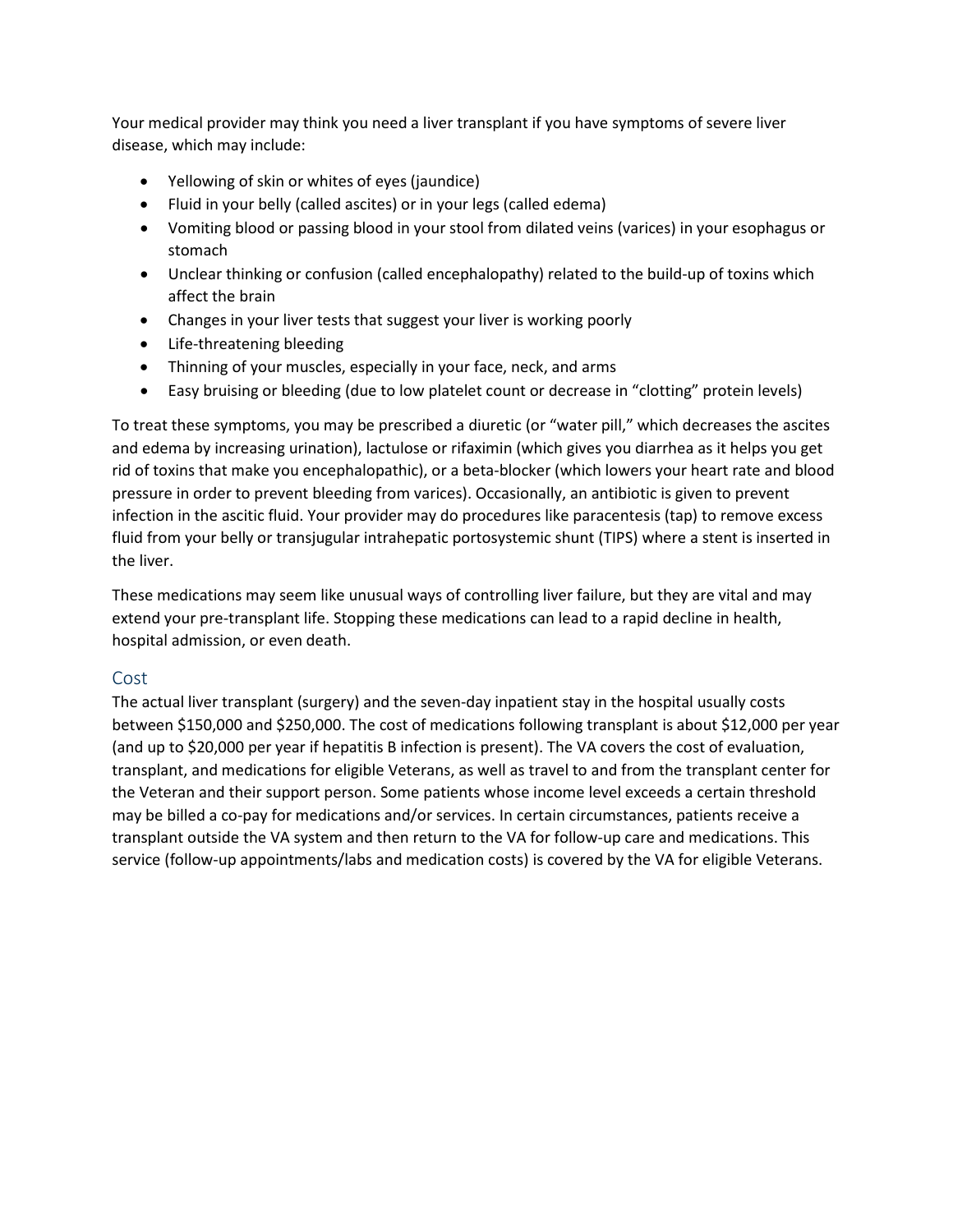## Evaluation Process

#### *"What happens after my doctor tells me that I need a liver transplant?"*

The following information is based on procedures specific to the VA transplant center in Portland, Oregon. Recovery and follow-up procedures at other transplant centers may be slightly different from those in Portland. The evaluation process is complex and unique to each patient. The process begins at your local VA and will then continue at the transplant center you have been referred to. It is extremely important to not miss any appointments. Failure to show for appointments significantly decreases your chance of being accepted for transplant.

#### Evaluation: First steps

If you decide to use your VA healthcare benefits, the first step towards a liver transplant is getting approval for an in-person evaluation at one of the VA transplant centers. There are five VA transplant centers: Houston, Texas, Nashville, Tennessee, Pittsburgh, Pennsylvania, Portland, Oregon, and Richmond, Virginia. Your evaluation and transplant may take place in a city or state different from where you live. If you are using VA benefits, the VA is responsible for you and your support person's travel and lodging to the transplant center that you have listed as your preference.

This process begins when your referring provider (usually a hepatologist, although not always) orders tests to evaluate your liver disease. If he or she believes you would benefit from a transplant, they will discuss this possibility with you and your support person. Should you decide that liver transplantation is something you would like to be considered for, you will do further tests and evaluations. This is called the "transplant evaluation" or "work-up." **This does not mean you are guaranteed to receive a transplant.**

One of the first steps is often evaluation by a psychologist and a social worker trained in evaluating patients for liver transplantation. Once this is completed and they feel you are a reasonable candidate from their standpoint (remember the importance of social support), other medical tests will be ordered to make sure you are healthy enough to go through with the liver transplant operation. These tests include evaluation of your heart and lungs (chest x-ray, echocardiogram, EKG, pulmonary "breathing" tests, cardiac stress test); numerous blood tests and further evaluation of your liver (abdominal CT scan), and a dental evaluation. In some cases, the work-up may reveal a medical or psychosocial problem that would either 1) lead to further testing or evaluation or 2) exclude you as a transplant candidate.

Once the above is completed and you are found to be a reasonable candidate by your primary physician or hepatologist, the test results are assembled and forwarded to the VA National Transplant Program in Washington D.C. as part of what is called your "**transplant packet**." A panel of physicians will review your transplant packet. If they decide that your condition warrants going further, they will assign you to a VA transplant center and contact the center about your case. The VA transplant center will then contact your referring medical provider to tell them where and when your "in-person" or telehealth evaluation will take place. This process takes roughly one to two months from the time your packet is submitted to the Transplant Office in Washington, DC.

In some cases, the panel may decide to defer a decision because they need more information first.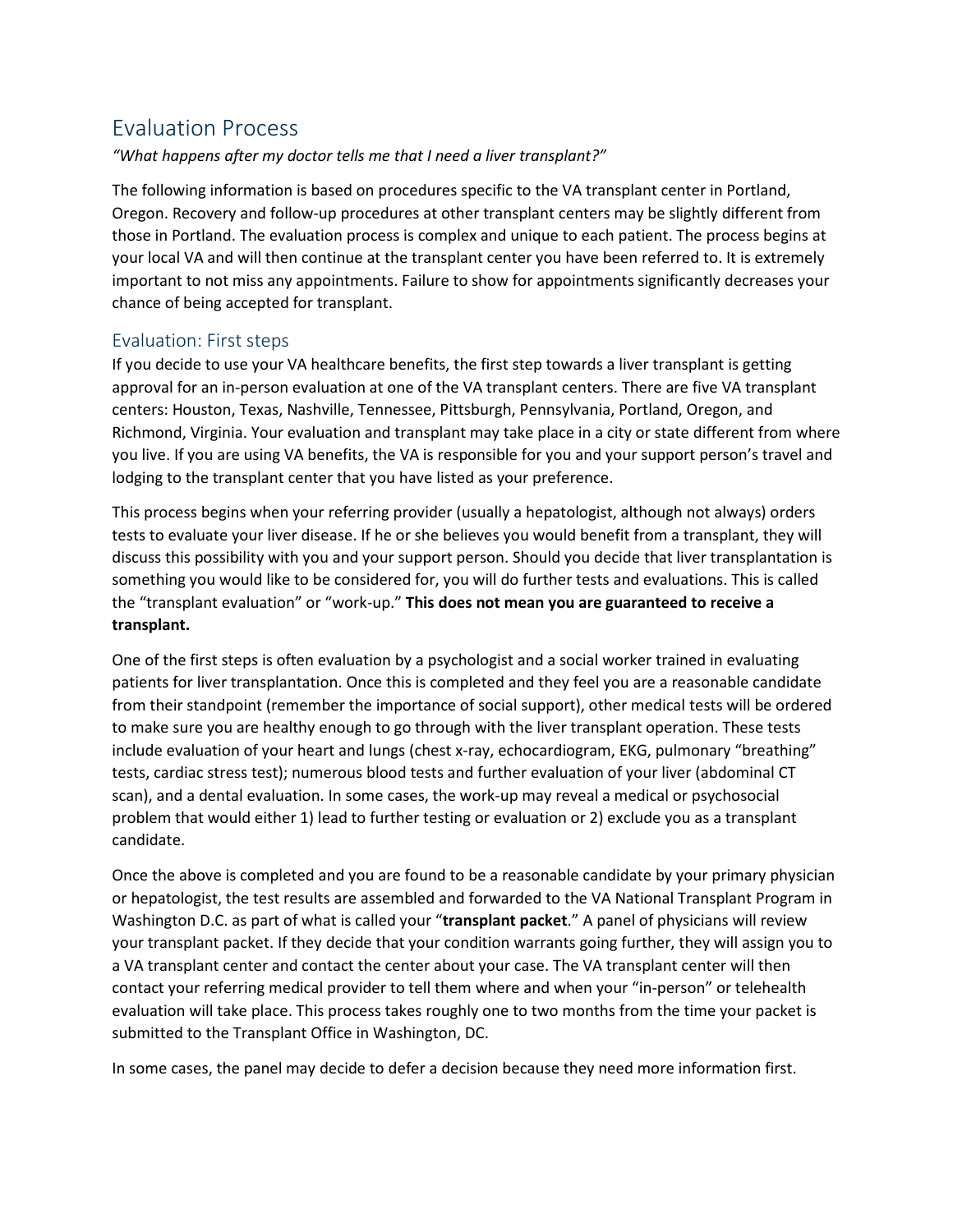The **in-person evaluation** at the transplant center (the final steps of the "evaluation process") usually takes approximately one week, although it may take longer**. Recall that your support person(s)/caregiver will need to be with you for this evaluation**. Lodging will be provided for you both. You will meet members of the transplant team. You may be asked to repeat some of the same tests you have already done in order to have the most recent information on your current health. Your mental and physical health will be re-evaluated, and the transplant team will ask you questions about your home/personal life. You will be asked to complete an **advance directive**, which is a written document that tells what you want or do not want if you become unable to make your wishes about health care treatments known. At the time of your visit to the transplant center, you will speak with the hepatologist and a surgeon, and the surgeon will go over the procedure, risks, and some of the issues specific to surgery. You and your support person will have plenty of opportunity to ask questions during your stay there.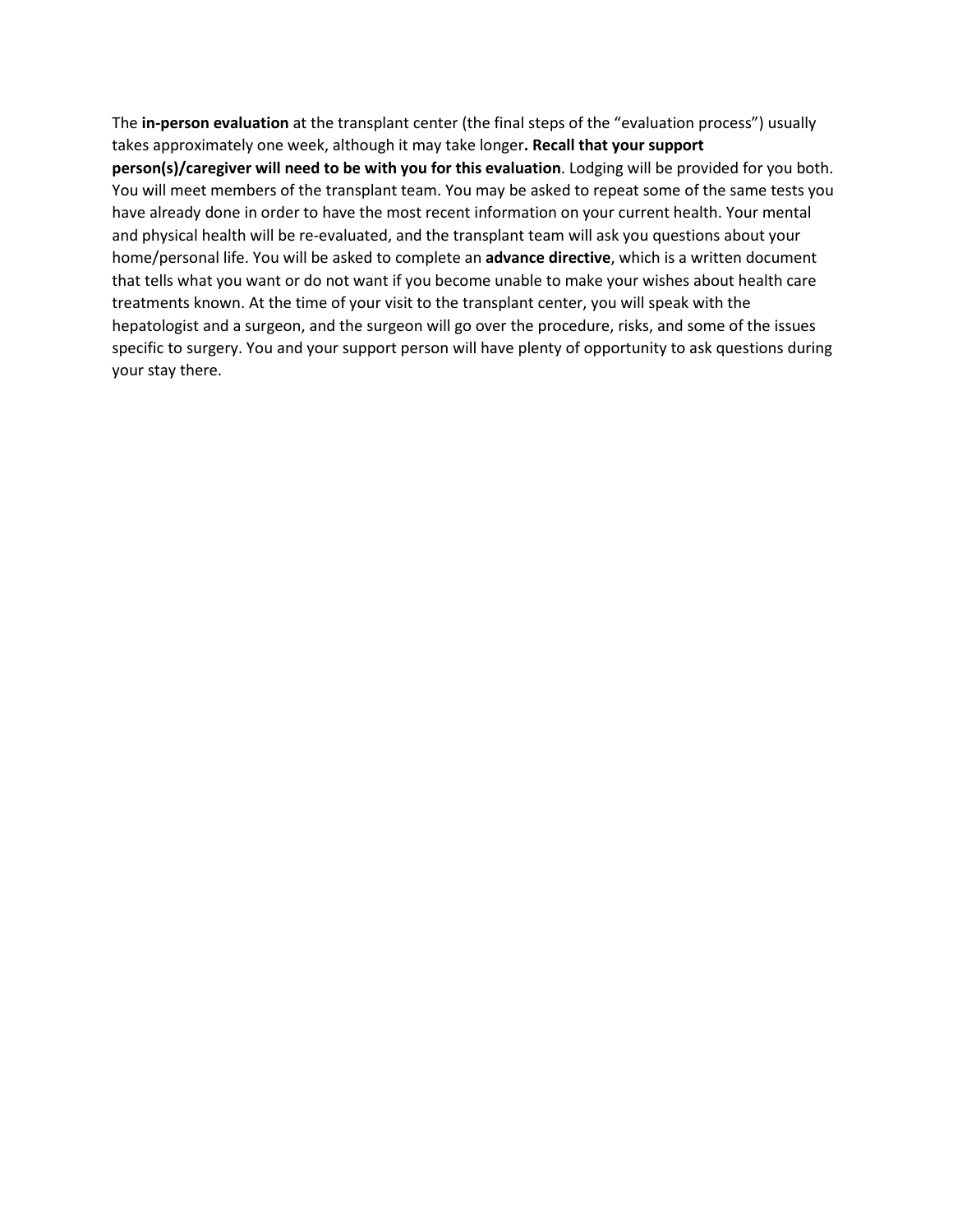## Listing Process

*"After all these tests and visits - then what? Will I get listed? Who makes that decision?"*

#### Who makes the decision about transplantation?

Once the final evaluation at the transplant center is complete, your case is presented to the Selection Committee (made up of hepatologists, transplant nurse coordinators, transplant surgeons, psychiatrists, psychologists, social workers, dietitians, and chaplains – many of whom you will have met) to determine if you meet the criteria for transplant. They typically will discuss your case the week after you have been there. You and your referring provider will receive a letter in the mail discussing the results of that decision.

Candidacy is determined mostly by the following:

- Presence of advanced liver disease which cannot be cured by other treatments
- At least 6 months abstinence from alcohol and illicit substances. The patient must demonstrate convincing evidence that substance use issues have been addressed and can be determined to be of low risk of relapse in the future
- Ceasing any use of any nicotine products
- Stable, clean, and sober support system
- Full understanding of the transplant process
- Ability to demonstrate commitment and compliance to your medical care
- No active infections
- No other medical conditions (heart, lung, or weight issues) that will interfere with the surgery, your recovery or long-term health
- No active cancer, with the exception of some liver cancers

The Selection Committee will then decide and inform you and your referring provider if you are:

**Accepted** - You have met all of the medical, psychological and social criteria and are ready to be placed on a waiting list when any pending tests are completed.

**Deferred** - You have some medical and/or psychosocial issues that need to be taken care of (dental work, substance abuse treatment, ceasing nicotine use, improving social support, or further heart testing). Being deferred means that you need to address the concerns brought up during the evaluation before you can be re-considered for acceptance for listing. There is usually a time limit for this to occur. After all concerns are addressed, your referring provider will contact the transplant center to request reconsideration of your case. Your case will be re-discussed at their Selection Committee Conference where members will review how you addressed their concerns and will hopefully recommend you be approved for listing.

**Declined** - You may have medical or psychosocial support issues that disqualify you from being on the waiting list. Sometimes, it is possible that you can be re-referred at a later date if some of their concerns can be addressed or certain medical conditions improve.

#### The Wait

If you are accepted for transplantation, your name is placed on the waiting list, according to blood type. It is hard to say how long you will have to wait for a transplant once you are on the list. It could be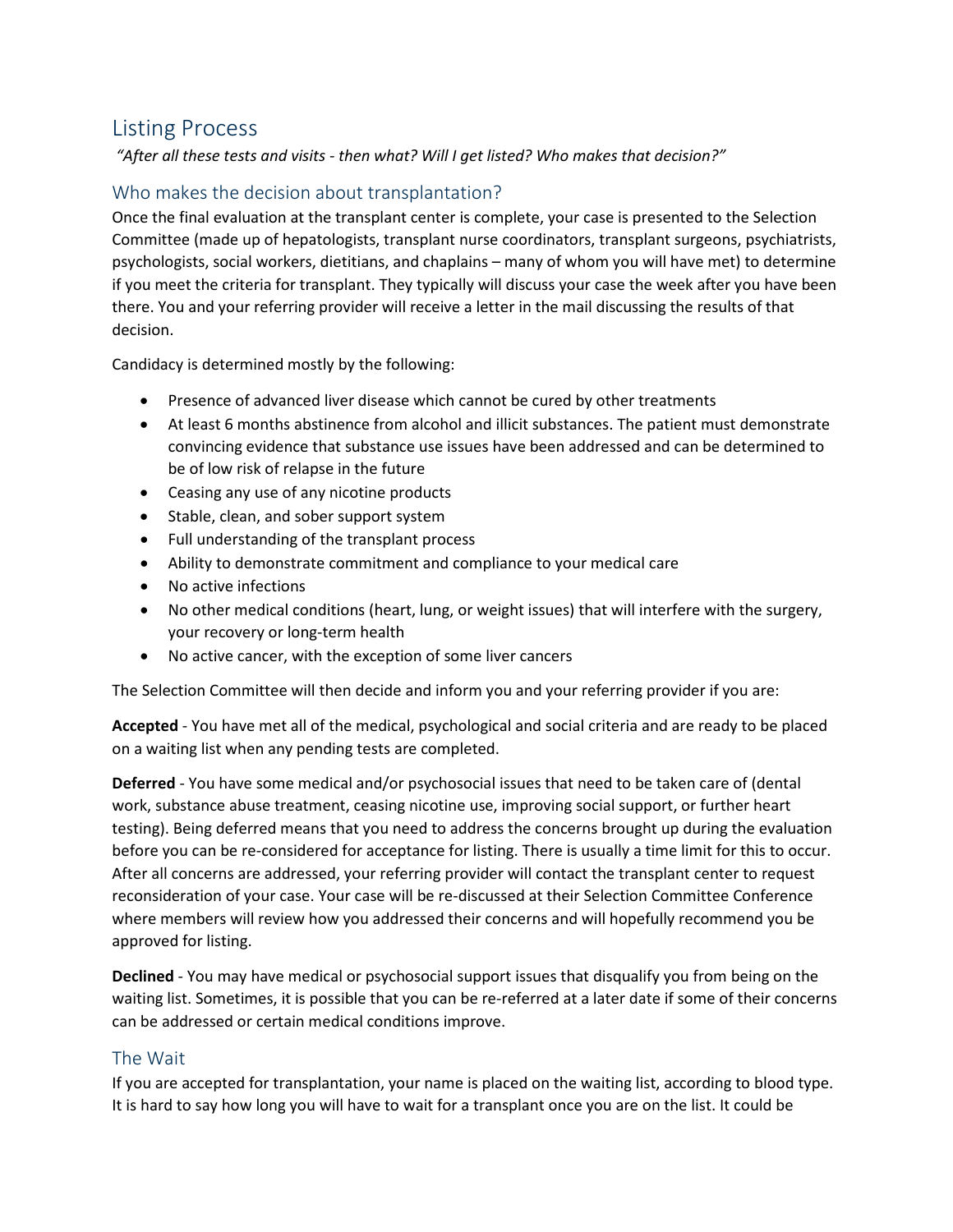anywhere from 5 hours to 5 years. The US national average waiting time for liver transplantation was 11.3 months in 2016.

During the waiting period, you will follow-up regularly with the provider who referred you to the transplant center. The provider will be responsible for your care, checking your blood tests, and reporting to the transplant center if your condition changes. It is always a good idea for you to contact the transplant center as well with any concerns or questions that may be better addressed by them. If you wait more than a year, the transplant center will likely bring you in for a clinic visit to touch base with you, answer any questions, and review the status of your overall health.

#### How do transplant centers decide who gets transplanted first?

In the United States, the federal government is responsible for regulating the listing of patients and the allocation of organs. The method for determining this is complicated. As part of this process, the Organ Procurement and Transplant Network (OPTN), administered by a non-profit organization, the United Network for Organ Sharing (UNOS), has developed a system for determining which patients waiting for liver transplant should have priority. This system, called the **MELD-Na Score** (Model for End Stage Liver Disease Sodium Score), is based on statistical formulas that predict which individuals are most likely to die over the next 3 months from their liver disease. The number is calculated by a formula using four lab tests (**bilirubin, International Normalized Ratio (INR), creatinine, and sodium**) that are routinely checked each time you see your provider for follow-up. These labs tell us how your diseased liver is doing. The MELD-Na usually varies with each lab draw. Lab work needs to be drawn every three months and sometimes more frequently depending upon how sick you are from liver disease. Generally those with the sickest livers (highest MELD-Na scores) will be prioritized. Patients with liver cancers who meet transplant criteria also receive higher priority.

#### Your Waiting Time

While you wait, continue to take your medications as prescribed. Maximize your health. Follow recommended nutrition, exercise and lose weight if needed. Exercise, walk, and try to keep up some social activities. Keep all doctors' appointments. Make sure your doctor and the transplant center know of any health changes. Though you may feel too sick to be active, you will have to push yourself to keep active; even short walks will help. It is very important not to lose too much muscle mass since the surgery is more risky if you are malnourished. Set up childcare or guardianship, if needed; make plans for your pets, if needed. If you have concerns about your physical limitations and exercise, discuss it with your medical provider. If you notice a change in your health, you need to let your medical provider and the transplant center know as soon as possible.

#### **Notification**

When your name has come to the top of the waiting list, a transplant coordinator will notify you by phone/pager to come to the transplant center. Once you are at or near the top of the list, you may need to reside near the transplant center for up to 2-3 months since you will need to be at the transplant center within 6 hours from the time you are called for transplant. The transplant center will let you know if this is the case.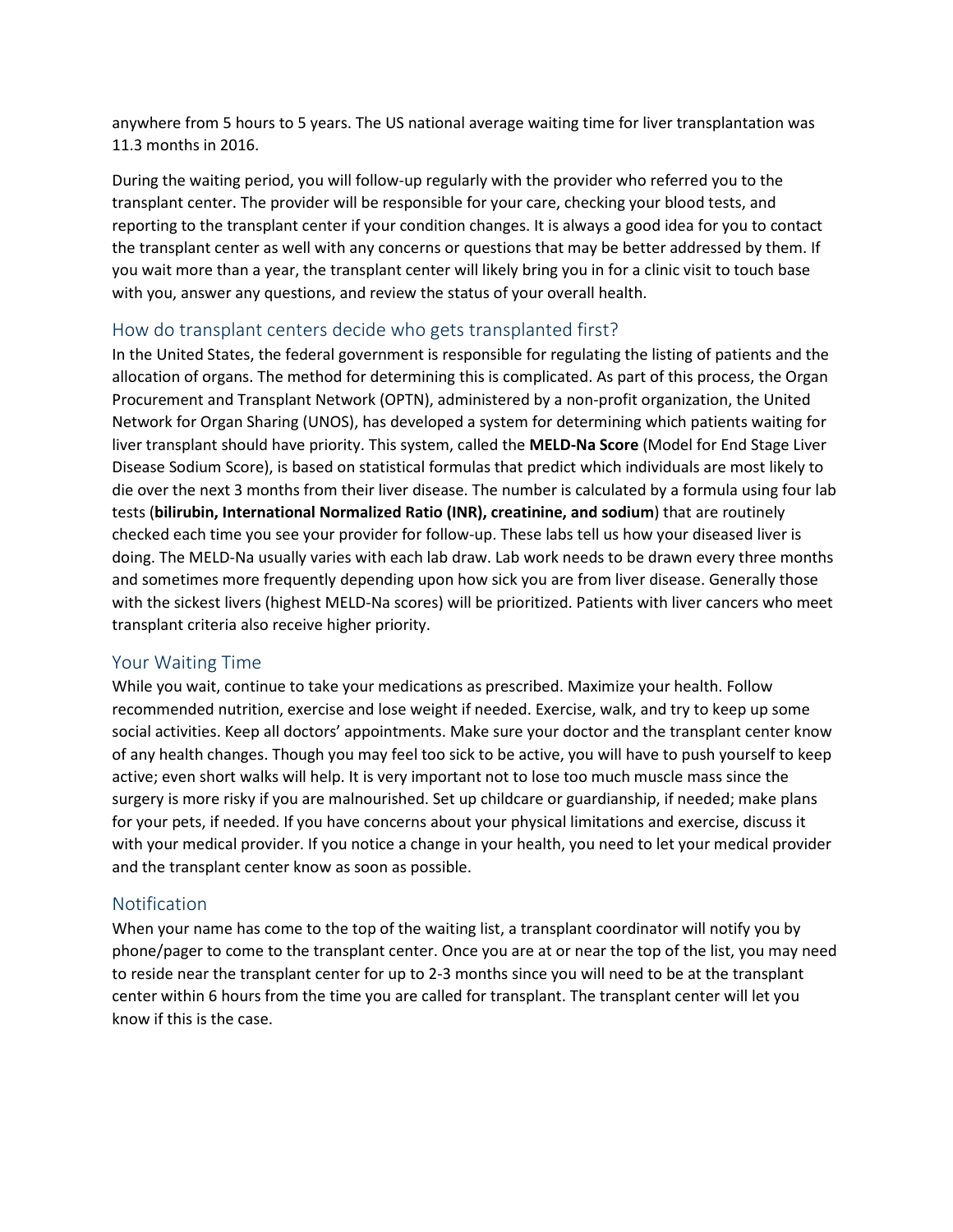## Nutrition

Patients with liver disease have to make changes in their diet in order to adjust for decreased liver functioning and to maintain their overall health. Nutrition recommendations are customized for individual patients, both pre- and post-transplant, by the dietitian with the Liver Transplant Team after a thorough evaluation. The following are general recommendations, however, that often apply to transplant and liver disease patients.

#### Pre-Transplant

Protein Malnutrition – Many patients with end stage liver disease do not eat enough protein. As you prepare for a possible liver transplant, it is very important that you NOT restrict the amount of protein you eat. Patients who do not get enough protein start to look thin in the arms and chest and begin to show indentations in their temples.

An unfortunate side-effect of protein consumption is an increase in ammonia in the bloodstream, which can contribute to encephalopathy (confusion and memory difficulties). This makes it even more important for you to take lactulose as prescribed in order to flush the ammonia from your body, while at the same time eating a sufficient amount of protein in your diet. Good sources of protein include poultry, eggs, fish, tofu, and soy protein.

Low Sodium – Symptoms of advanced liver disease include excess fluid and swelling in the belly (ascites) and in the legs (edema). A high level of sodium, or salt, intake increases the amount of water retained in the body, and this can make ascites and edema worse. So it is very important to stick to a low sodium diet, especially when these symptoms start to develop. This means that you should avoid salty foods (for example canned soups, pizza, and pickles). Even if you are not currently experiencing ascites or edema, you may want to start getting used to a low sodium diet now since you may have to switch to a low sodium diet later. A diet low in sodium has been shown to have other health benefits for many patients with high blood pressure or hypertension.

Weight Control – If you are overweight, you should work with your providers on a plan to lose weight sensibly and slowly, without causing malnutrition (especially protein malnutrition). Losing excess weight decreases the strain on your liver and other organs, and will make your recovery from surgery easier. You may have had some discouraging experiences in the past trying to lose weight, but shedding even just a few pounds can have significant health benefits.

Blood Sugar Control – Eating smaller meals more frequently helps reduce the risk of low blood sugar. This also helps with weight control.

Exercise – Exercise is a very important strategy to build up your strength prior to surgery. However, your exercise program should be sensible and should be discussed with your provider. DO NOT lift heavy weights since this can strain varices. Walking is likely the most appropriate type of exercise for you. You may want to see if there are any "mall walking" hours at a location near your home; these are times when the mall is open to the public before most stores open. If you have difficulty walking or have chronic pain that keeps you from walking a significant distance, then some type of aquatic therapy can help with both building strength and controlling chronic pain. There may be an aquatic therapy program available through physical therapy, and you may be able to follow up on the skills you learn at a pool near your home. Arm strengthening exercises are also good to do.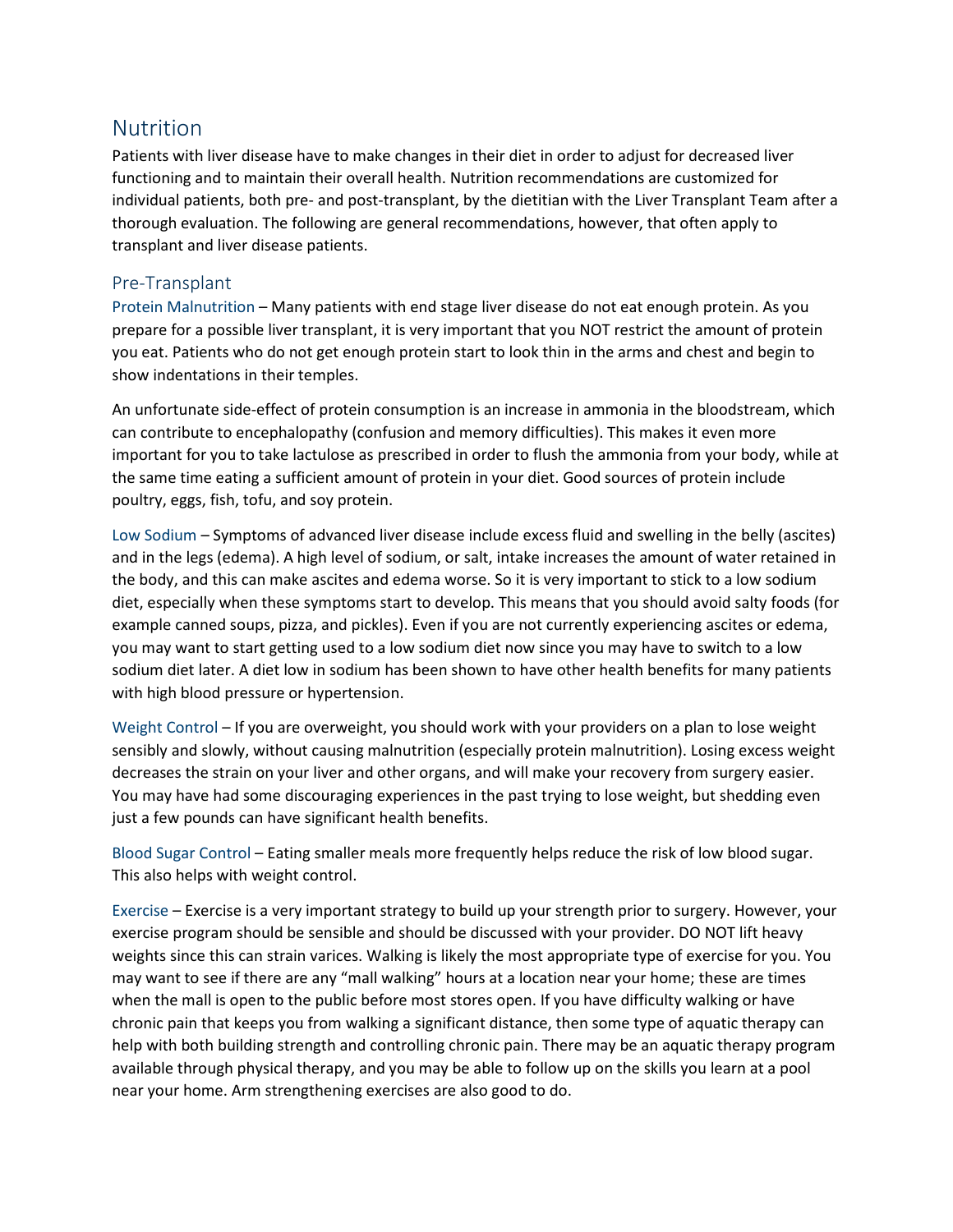Avoid Herbal Supplements and Vitamins – Some herbal supplements (such as Kava-Kava) can cause liver failure. Since herbal supplements are not regulated by the Food and Drug Administration or any other agency, it may be hard to know the exact dosage of a particular substance you are taking or the contaminants in the product. At this point in your liver disease, it is best for you to take only what is prescribed by your providers to help prevent any injury to your liver. Remember that even over-thecounter medications can be potentially harmful so check with your doctor before taking these.

#### Post-Transplant

Immunosuppressive Drugs – These are the medications taken after transplant to prevent rejection. The side-effects of immunosuppressive medication can be very hard on the body. Unfortunately, the combination of drugs needed to prevent organ rejection can increase the risk of "metabolic syndrome," which is a collection of health risks that increase your chance of developing heart disease, stroke, and diabetes. Taking these medications can lead to an increase in your blood pressure, cholesterol, blood sugar, and weight gain. Heart disease is the leading cause of death with post-transplant patients after the first three months, so proper nutrition after transplant is very important to control these changes in your body. The transplant pharmacist will work with you and your caregiver to make sure you understand all your medications.

The liver transplant dietitian will conduct an assessment with you after transplant, and you will get a set of nutritional guidelines based on your individual case. Eating a healthy diet now will help ease the transition to your post-transplant diet. A healthy perspective on nutrition is to think of food as medicine, as important as the medications you will take after your transplant. Eat what your body needs, as recommended, without overdosing on any one thing or neglecting any particular food group.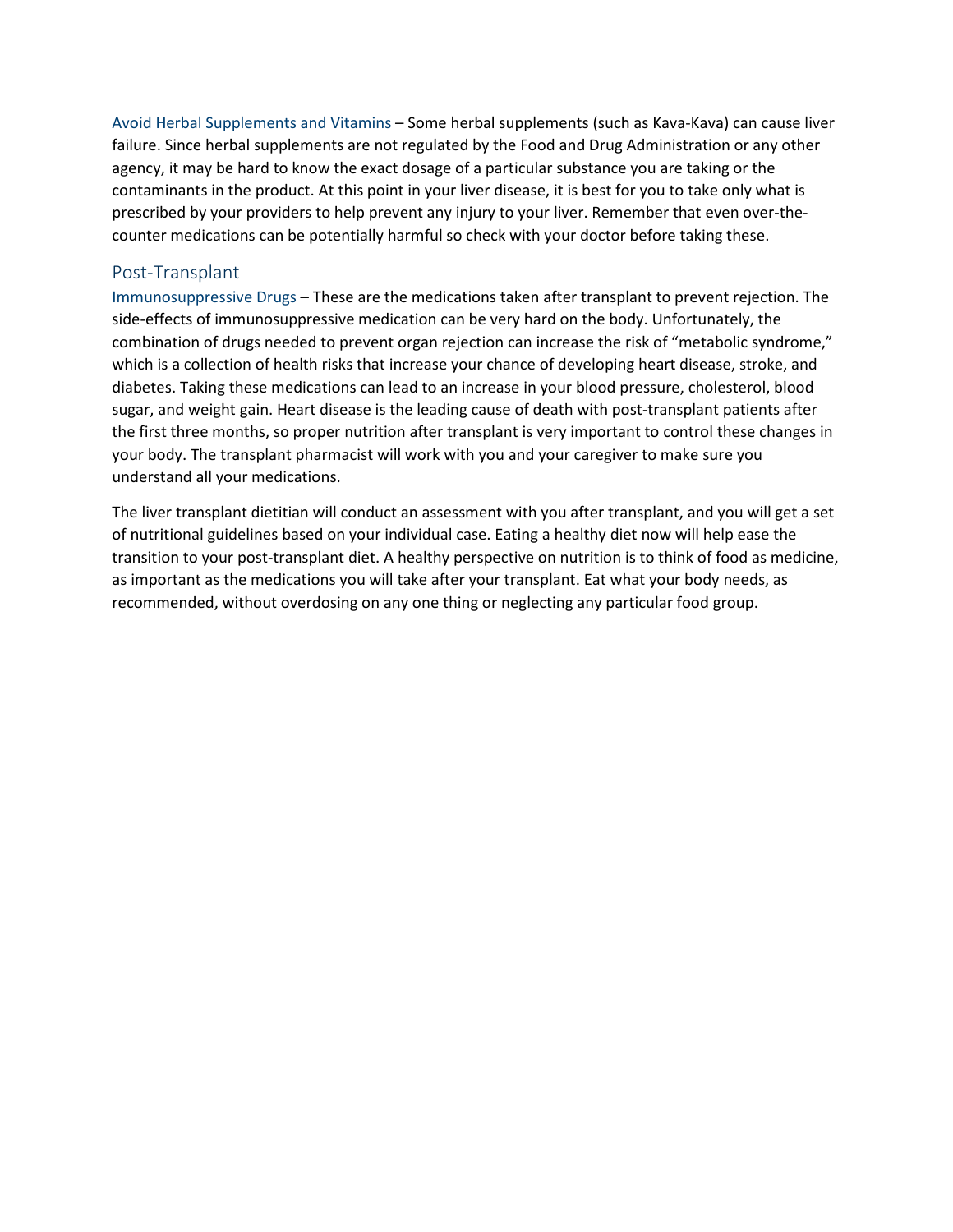## Surgery

**When you arrive at the hospital** – Many tests (blood tests, electrocardiogram and chest x-ray) will be done the day of the surgery. A physician will perform a history and physical. Please bring a complete list of all your medications. Although you are at the hospital, ready for surgery, the transplant is not guaranteed until after the hospital has seen the donated liver and the surgeon has determined that it is safe to proceed.

**Surgery prep** – This occurs the same day of surgery. It includes consenting to the surgery and intravenous (IV) line placement.

**The surgery** – Once in the operating room, an anesthesiologist needs to place a number of tubes, lines, and monitors so you can be safely managed for this big operation. The next thing you will remember is waking up in the Intensive Care Unit. The surgery lasts anywhere from 6 to 12 hours (average). When you have recovered sufficiently, you will be transferred out of intensive care.

The incision for liver transplantation is quite large. It goes across your abdomen and may extend up toward your chest. Once the incision is made, the surgeon will proceed with removing your old liver (leaving behind parts of the major blood vessels and bile ducts to attach to the new liver). While the new liver is being sewn in, you may be placed on **veno-veno bypass** to allow blood to flow around the site where the surgeons are working while returning a normal amount of blood back to the heart. During the surgery, you will receive transfusions of blood products and have blood sent for frequent monitoring of clotting factors, blood counts, and body chemistries. The gall-bladder is also removed at the time of liver transplant so that it will not cause problems later, since performing another surgery in that location later would be difficult.

At the completion of transplant, you will be taken to the Intensive Care Unit (ICU). You will be kept on a breathing machine (ventilator) for a day or so and will be followed very closely by the staff there. The average length of stay in the ICU is two days, after which you will be transferred to the medical floor/transplant unit.

#### The Hospital Stay and the Clinic Follow-Up

#### Recovery in the hospital

- Typically, you will be in the hospital for 7 to 10 days, but this could be longer and will depend upon your post-operative course.
- Expect some restrictions (walking, food, visitors), but it will be important for you to get out of bed and moving soon after your surgery.
	- $\circ$  You will be able to see visitors as soon as you are on the transplant floor (visitation policies while on the ICU floor vary by facility).
	- $\circ$  Nutrition recommendations will be different for each individual; you will meet with a dietitian so that you are well informed of the diet that best suits your unique needs.
- Routine tests and labs will be done daily to monitor your progress.
- You will be ready to leave the hospital when you are walking, eating, comfortable with/and understand your medications and aftercare plan, and have your support person(s) able to care for you.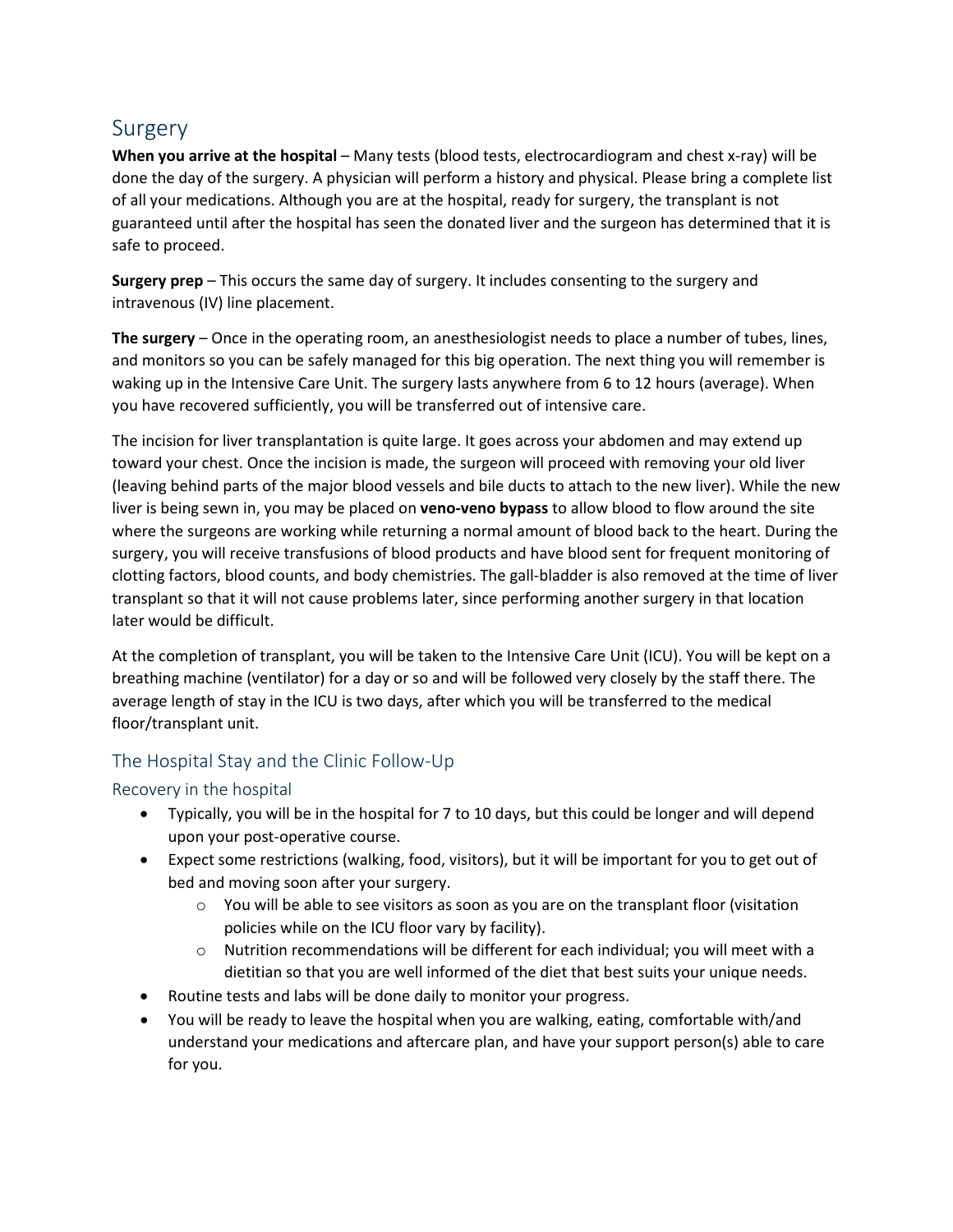#### Interim recovery (clinic follow-up while you are residing at VA transplant center lodging)

Once you are out of the hospital, the transplant team will assume all aspects of your medical care. They can be reached 24 hours a day.

- Your medical provider will probably see you once a week, but this can vary as your recovery progresses.
- For the first two to three months, you will get your blood tested twice a week, but if there is a need for more, your transplant coordinator will notify you. Your blood tests will indicate to your medical provider if medication adjustments are needed. They also show how your body is responding to your new liver (even before you notice how your body is responding).
- For patients transplanted with hepatitis C infection, when you are stable, the team will recommend treatment to cure the hepatitis C.
- Following a liver transplant, some people develop conditions such as diabetes or irregular chemical levels. They need to receive treatments to address these problems. All liver transplant recipients will be treated with medication that stops the body from rejecting its new liver.
- You will begin physical therapy, which is a major factor in your recovery. Prior to the transplant, your body was extremely sick, emaciated, and out of shape. Physical therapy will assist you in regaining your strength for quicker recovery.

#### Recovery at home

Instructions are given from the liver transplant team to you, your personal support person, and your primary medical care provider. They include which lab tests to complete and how often. You will receive recommendations about your visits with your referring or primary medical care provider. You and your support person will have a solid understanding of the medications you will need to take. In fact, you may feel like a medication expert because you will be just as responsible for your health care as your medical providers are. You are part of your own treatment team! Do not, however, adjust medications without the knowledge of the transplant team.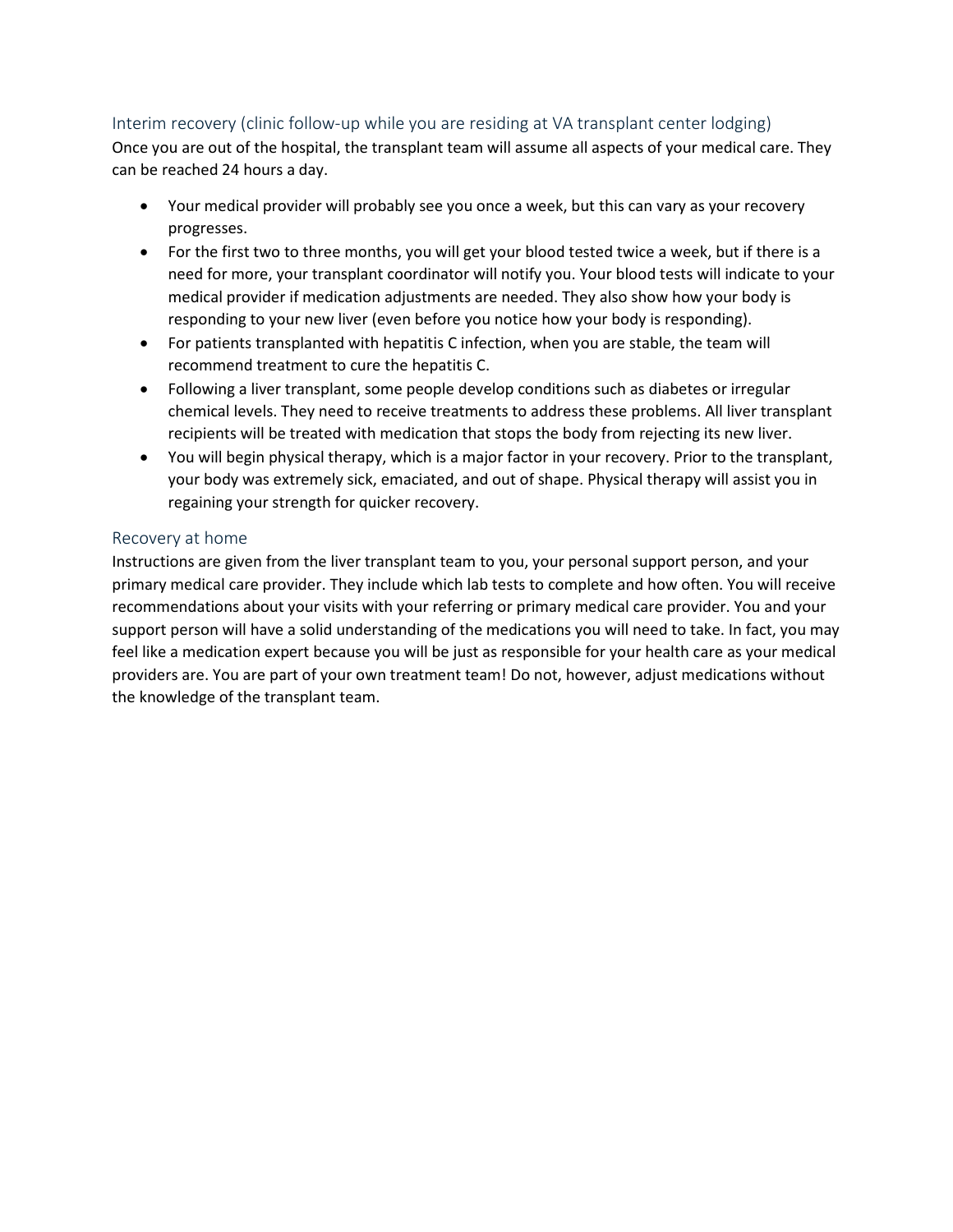# Complications/Medications

#### **Complications**

Because several of these possible complications occur more often in the immediate post-transplant period (defined as first 3 months after transplant), transplant centers require you to remain nearby to allow for frequent monitoring by them so they can look for these events and take care of them quickly.

#### Related to Surgery

A liver transplant is a complex process that requires hundreds of steps. While there are a number of possible complications, fortunately most are quite rare. One of the reasons you undergo so many tests before the surgery is to decrease the potential risks of heart attack, stroke or death. Despite all these tests, it is important to be aware that these things can happen. Occasionally, the new liver fails to work; if that happens, the transplant center does everything they can to find a new liver right away. In addition, one of the new **anastamoses** (connections) of the new liver, with blood vessels or other structures in the abdomen, can develop a complication requiring return to the operating room for repair or other procedures to open up the new connections.

#### Rejection

Your immune system helps fight infections. It does this by recognizing self (your own cells and proteins) from non-self (those things that are foreign to your body). Anything it sees as non-self is attacked by your immune system and destroyed. Your new liver naturally is recognized as non-self and is attacked by your immune system. This process is called rejection. To control this natural immune response, your providers give you a combination of immunosuppressive medications (prednisone, tacrolimus, azathioprine, mycophenylate mofetil, cyclosporine, and sirolimus). You must take these medications for life. These medications all have side effects (discussed later) that often lead to the need to take additional medications to manage the side effects.

Occasionally, your immune system still rejects the liver, and additional medications may be added. While it is rare to lose your liver to rejection, untreated rejection can lead to permanent liver damage or even death. Rejection is monitored by routine lab work and letting your medical provider know if you are experiencing any symptoms.

#### Infection

Because of the immunosuppression needed to prevent rejection, you will be at increased risk for infections. Occasionally, these infections can be fatal. There are things you can do to help prevent infection such as washing hands regularly, avoiding exposure to possible airborne fungal spores (e.g. avoiding smoking marijuana, certain occupational exposures), and avoiding contact with sick persons. You do not need to wear masks after you return home.

Since the immune system also plays a role in fighting cancer, you will be at increased risk for developing certain types of cancers such as skin cancer or post-transplant lymphoma (**PTLD**). The lifetime risk for lymphoma is only 1-2%, however, it emphasizes the need for good follow-up.

#### Related to Immunosuppressive Medications

These potent drugs have a lot of side effects and potential long-term complications. These side effects will be monitored at your clinic visits, and your providers will make every attempt to control or decrease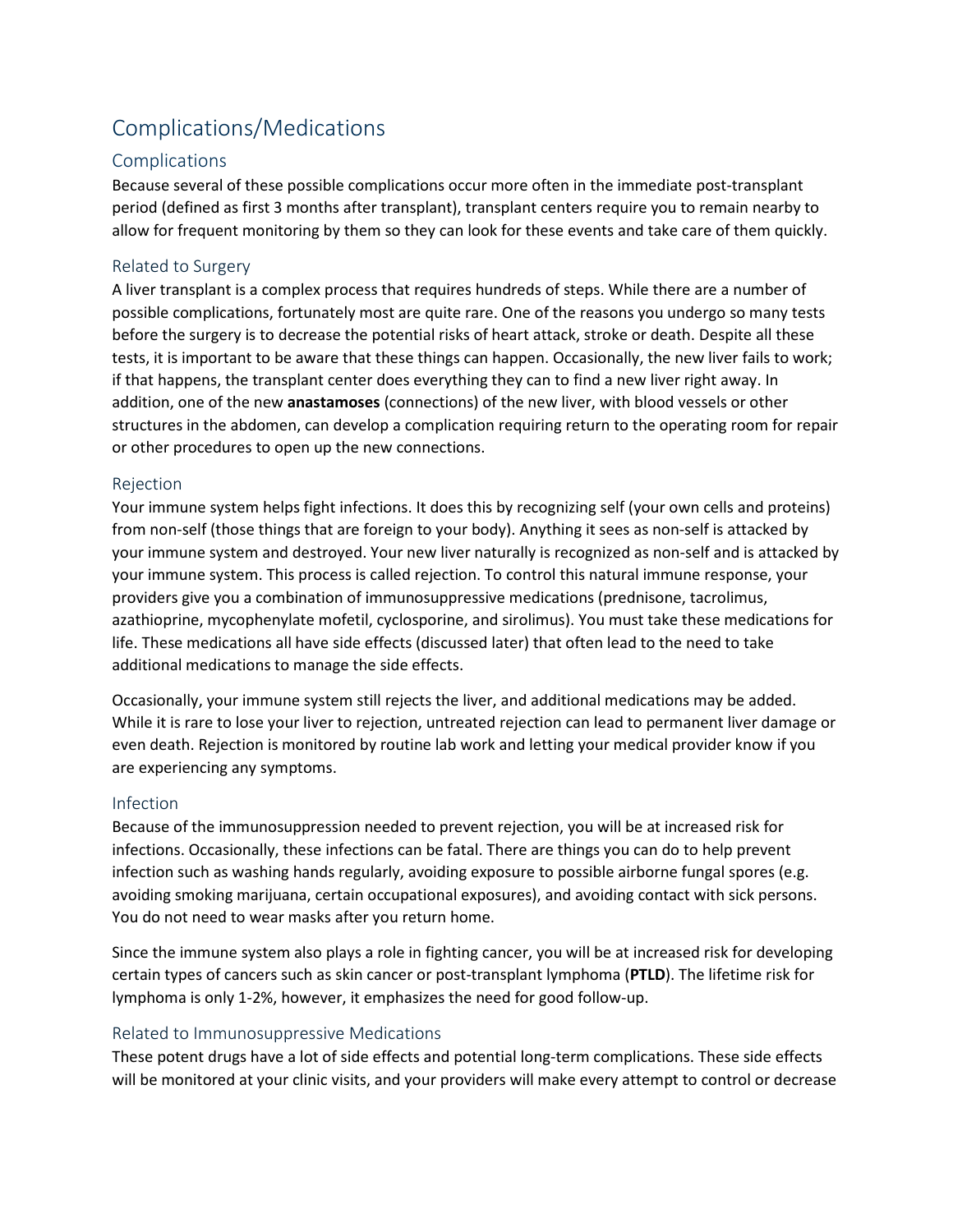medication side effects. Most patients, however, will develop one or more complications, which then need to be managed.

Diabetes, kidney problems, high blood pressure, and high cholesterol are some of the more serious side effects. Some of the more annoying side effects include hair loss, insomnia, diarrhea, nausea, headaches, swelling, and neuropathy (nerve symptoms).

Do not take any new medications without talking with the transplant center or a physician trained in transplant. Many medications can interact with each other and cause elevated levels of immunosuppression, which may lead to serious toxicity. Even antibiotics, herbal remedies, ibuprofen, and grapefruit can do this!

#### **Medications**

When you have a transplant, you will need to learn how to plan for your medication needs after transplant. You will be taking medications every day for the rest of your life. You will want to know about them as much as possible – how to take them, how they work, and their side effects.

Your medications are essential to the success of the operation and to your recovery.

Below, you will find a list of the medications you may be taking. There will be about 10-15 medications taken anywhere from one to four times a day. Over time, the number of drugs is tapered off so that usually by one year, you are taking 2-6 medications every day.

- immunosuppressive medications help prevent rejection of the new liver; first doses are high and then are tapered down; you will take these for life
- antibiotics/antivirals taken for the first 3-6 months after surgery when the immunosuppression is highest to prevent viral/bacterial infections
- antacids taken to prevent stomach upset
- antihypertensives may be prescribed to lower blood pressure
- diuretics (water pills) may be needed to remove fluid
- multivitamins, calcium, and vitamin D
- insulin occasionally needed to treat diabetes caused by the prednisone or other immunosuppressive medications
- cholesterol-lowering drugs may be started later if you develop high cholesterol
- iron may be prescribed in some cases if you have low blood counts
- aspirin may be prescribed if you had narrowing or blood clots in any of the blood vessels supplying the liver

#### Other Considerations

- You will need to plan travel carefully and consider how you will have quick access to medical care if needed. You may want to avoid traveling to places with high risk of diseases that could be spread through water, food, or insect bites.
- You will have many medical appointments.
- You will still have hepatitis C (if you had it before the transplant). This will need to be treated using medications.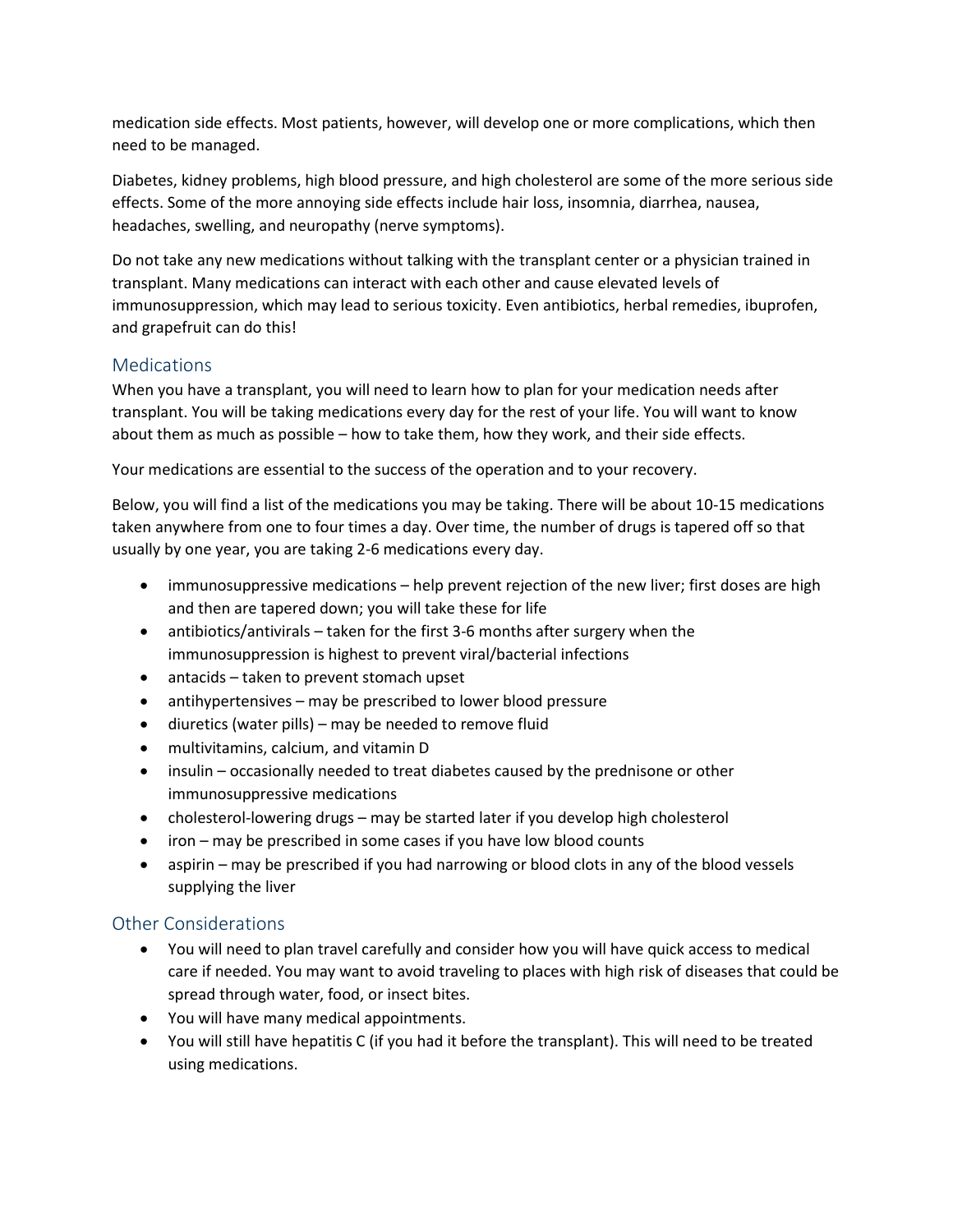- You will have a lowered immune system because of the medications you will take to stop your body from rejecting your liver. This means that your body will be less able to fight off other illnesses.
- You will be discouraged from participating in activities that pose a high risk to your health.
- You will need to take medications for the rest of your life and may experience unpleasant side effects from them.
- If you are considering having a child, definitely discuss this with the transplant team prior to getting pregnant.
- You will feel better
- Food will taste better watch your weight!
- Do not drink, smoke, use drugs this is a lifetime commitment

*Always keep the transplant center informed of your address and phone number as they follow you for life.*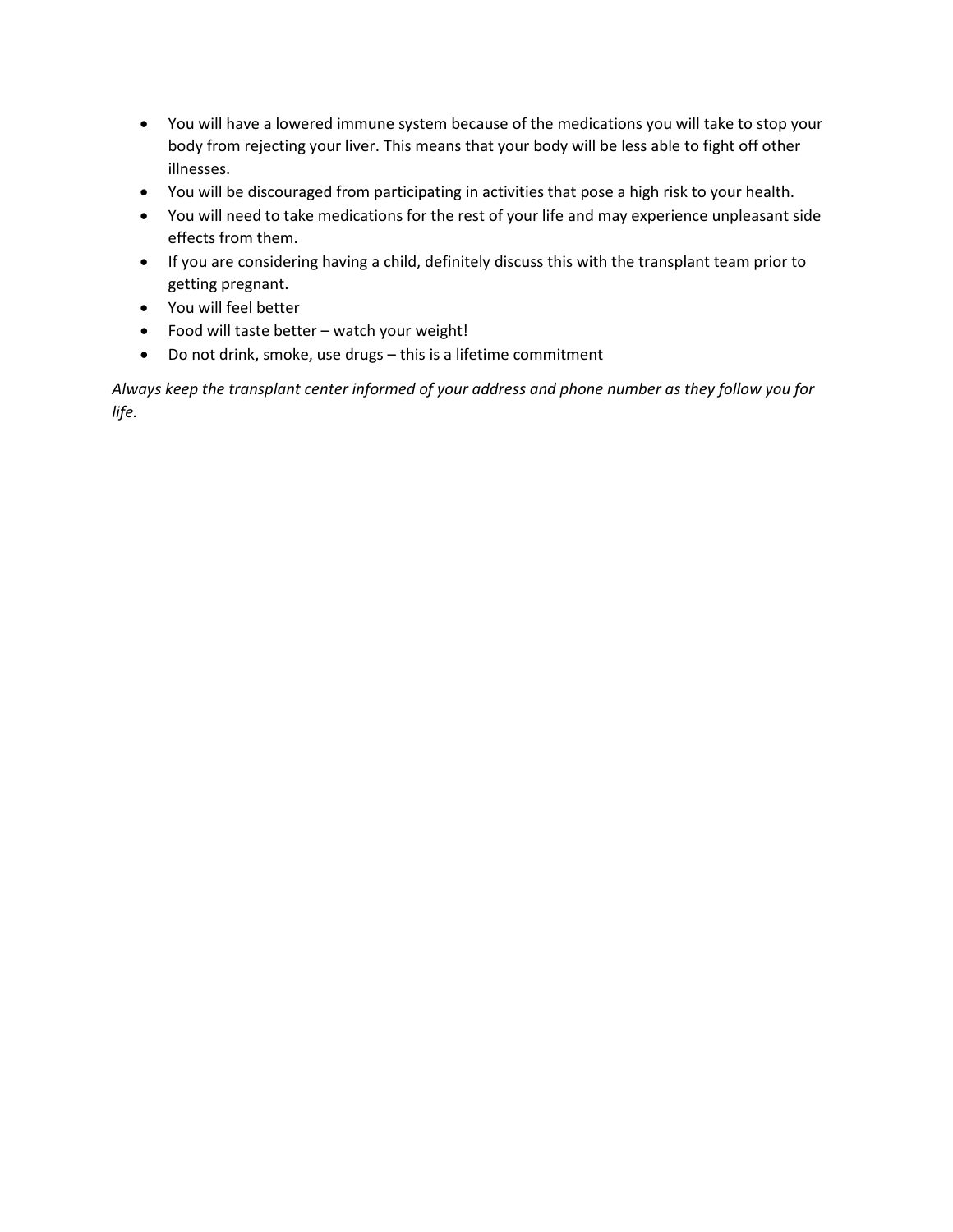# Houston Transplant Center

The information in this section refers to the Houston Transplant Center and is only applicable to you if this is your designated transplant site. Please remember that each transplant facility may handle transplantation differently.

The first liver transplant was performed at the MEDVA medical center in 2007. Our liver transplants are performed right here on campus providing total convenience for you and your caregiver. We have team members with over 25 years of experience in solid organ transplantation. The MEDVA liver transplant program also offers a weekly liver transplant support group to pre- and post-liver transplant patients.

#### Team Members

Much like at your local facility, your transplant facility will have a team of specialists working with you on your liver transplant. This team includes:

- Transplant Patient and His/Her Support Person (family/friends)
- Transplant Surgeon
- Hepatologist
- Transplant Nurse Coordinator
- Social Worker
- Dietitian
- Pharmacist
- Psychiatrist
- Psychologist
- Physician Assistant
- Chaplain
- Program Support

#### Evaluation at Houston

Once you have been approved for evaluation at the Houston Medical Center by the VA National Transplant Program, you will be contacted by the PSA (program support assistant) in Houston to schedule your evaluation. Your evaluation will be scheduled within thirty days. You should plan to stay for approximately one week, although in some cases you may need to stay longer for additional testing.

When your evaluation has been scheduled, you will receive a packet in the mail listing your appointments for the week and information about lodging, transportation from the hotel, and hotel shuttle service. You may receive additional materials from other departments at the medical center, but all scheduling will be coordinated through the transplant office. Please call the office or your coordinator if you have any questions regarding the schedule. Your referring medical center will arrange necessary transportation from your facility to our center for you and your support person. Our program support assistant will contact you one week before your evaluation to confirm you have received your packet and answer any additional questions you may have. Once here your transplant evaluation will begin with an in-depth education session with you, your caregiver, and the liver transplant coordinator about the transplant process.

Once you have completed your evaluation and return home, your information will be presented to our Medical Review Board (MRB) which consist of various members of the transplant program. Upon the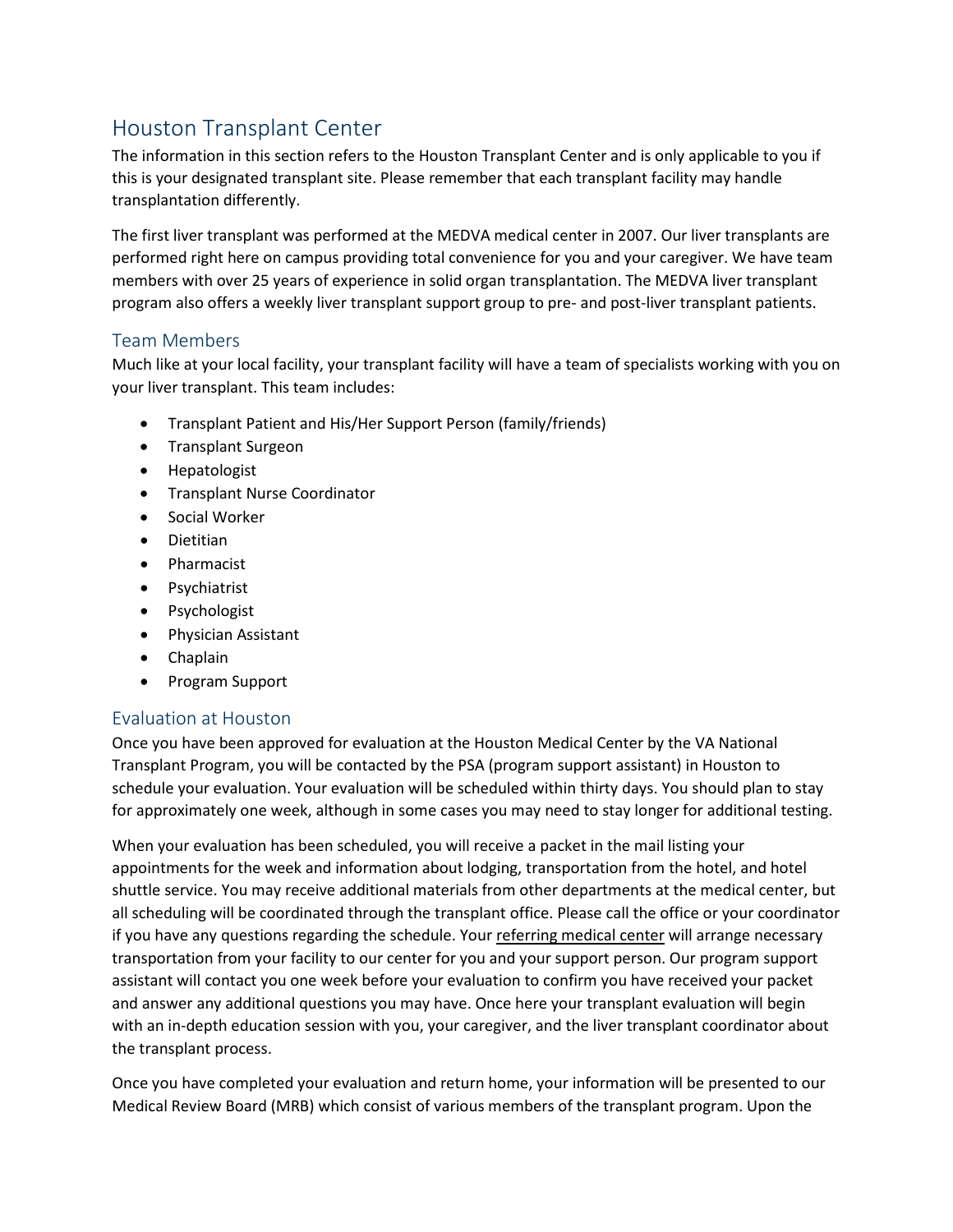completion of the review of information a decision will be made regarding your candidacy for meeting the requirements for liver transplant. You will be contacted by your liver transplant coordinator within one week regarding your candidacy for liver transplant.

#### Listing

During your waiting period, you and your caregiver will return to Houston every 3-6 months for a followup visit. Make sure you provide updated contact information for you and your caregiver so that we can reach you if an organ becomes available. If you are called, your transplant coordinator will provide instructions where to go and what to expect during that time. If at any time you are hospitalized while listed, it is imperative to have your caregiver contact the liver transplant coordinator to inform them of the admission.

#### Surgery

Expect to be in surgery between 4-6 hours or longer, if necessary. Once the liver transplant is complete you will be taken to the surgical intensive care unit (SICU) where you will stay for 3-4 days. Once stable and suitable for transfer you will spend the remainder of your hospitalization on the stepdown unit for another 3-4 days. Once discharged you will remain in Houston for 1-3 months for lab draw and clinic follow-up with the transplant surgeon.

#### Lodging Information

The Houston VAMC provides lodging for the patient and caregiver using one of the two hotels located in the medical center, both are 1-5 miles from the VA campus. Shuttle service is also provided by the hotels to and from the VA hospital. Please check with the hotel shuttle or front desk to ensure pickup and drop off times and location.

#### Local Information

Houston is located in the Gulf Coast region of Texas, and has a humid, subtropical climate consisting of hot, humid summers and chilly, mild winters. During the summer months, it is not uncommon for the temperature to exceed 90 degrees F. During these months, light, loose fitting clothing is highly recommended. A bottle of water for hydration is also suggested. Summer in Houston begins around May-June and ends around August-September. During the winter months, you can expect milder temperatures, averaging a high of 63 degrees F and a low of 45 degrees F. Warm, weather-resistant clothing is suggested for winter. Houston also receives a high amount of annual rainfall, so consider packing a water-resistant jacket or umbrella.

The Michael E. DeBakey VA Medical Center has a total of two ATM machines located throughout the 1st floor. There is a two-dollar ATM fee for all non-members of the Smart Financial Credit Union. The Credit Union, located on the first floor, is open Monday-Thursday, 8:30am-4pm and Friday, 8am-3:30pm. Only cash, debit and credit cards are accepted as forms of payment. Checks will not be accepted.

#### Contact Information

Michael E. DeBakey VA Medical Center 2002 Holcombe Boulevard Houston, TX 77030 Phone: 713.791.1414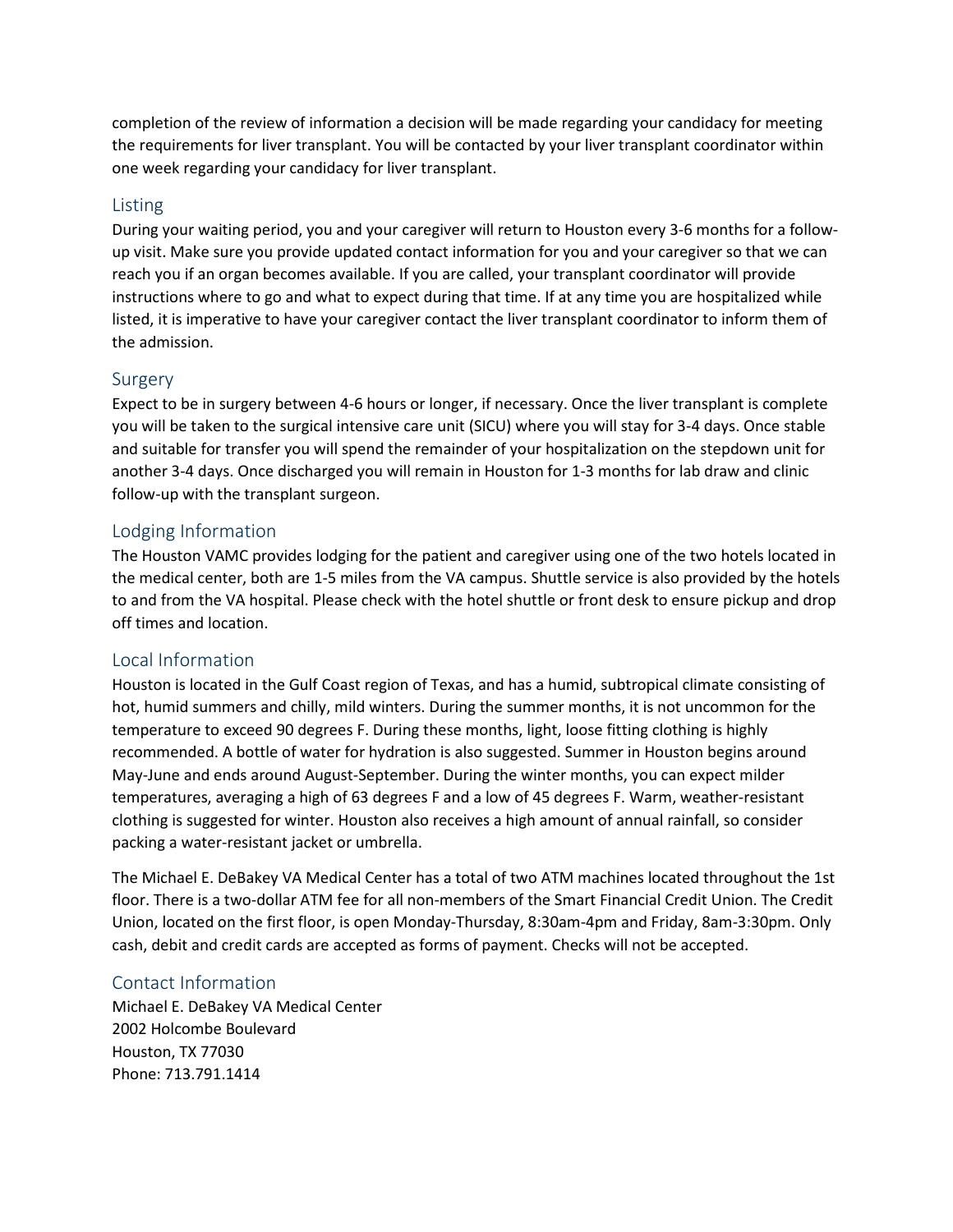# Madison Transplant Center

The information in this section refers to the Madison Transplant Center and is only applicable to you if this is your designated transplant site. Please remember that each transplant facility may handle transplantation differently.

#### Team Members

Much like at your local facility, your transplant facility will have a team of specialists working with you on your liver transplant. This team includes:

- Transplant Patient and His/Her Support Person (family/friends)
- Transplant Surgeon
- Transplant Hepatologist
- Transplant Nurse Coordinator
- Social Worker
- Dietitian
- Pharmacist
- Psychiatrist
- Program Support

#### Evaluation at Madison

Evaluation for Liver Transplant is begun by your "Home VA." Several different tests including abdominal and chest imaging, cardiac tests, blood work, dental exams, lung function testing, endoscopies and colonoscopies will be ordered. After these are completed the results will be sent to the transplant team for review. After acceptance for telehealth or onsite evaluation, you will be scheduled within 30 days of referral.

The on-site evaluation is the time when the transplant team assesses you and ensures that you are an acceptable transplant candidate. This takes place in Madison over the course of approximately two days. During this time you will meet all members of the multidisciplinary team including the transplant coordinator, hepatologist, transplant surgeon, social worker, health psychologist, physical therapist, dietician, and pharmacist.

After the evaluation, the transplant team will make a decision about transplant and whether additional testing is required. Upon approval and agreement, you will be placed on the national waiting list for liver transplant. This waiting period can be for days or years.

#### Lodging Information

Our program allows patients waiting for transplant to continue to reside at home. Depending on distance, patients and their caregivers may either fly or drive to Madison at the time of transplant. The Madison VA offers lodging and transportation for you and their caregiver through contracted hotels and shuttle services near the hospital.

#### Local Information

The Madison VA is affiliated with the University of Wisconsin of Medicine and Public Health (UW Health). It is physically connected to the University of Wisconsin Clinical Science Center. Madison is the capital of Wisconsin and is geographically unique. The city is built on an isthmus and is surrounded by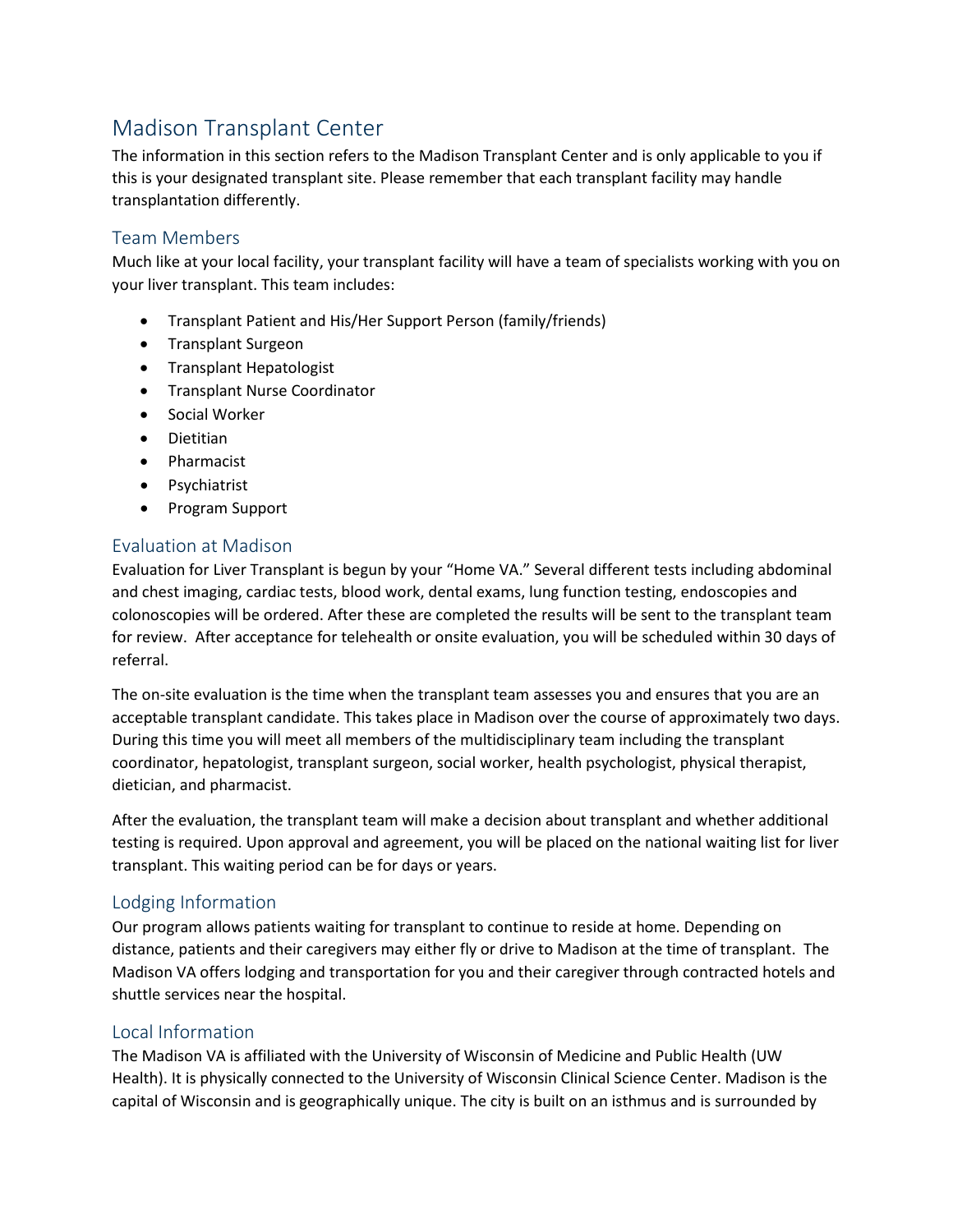scenic lakes. These lakes provide access to the public for recreational activities such as skiing, sailing, swimming, fishing or to admire while leisurely walking or cycling around the city and state network of bike trails and paths.

The weather in Madison can be unpredictable no matter the season. Winter (December-March/April) can be long and bitterly cold-pack parkas/boots/mittens and hats. Spring (March/April-June/July) range from 30-70 degrees Fahrenheit-pack rain boots/coats and tennis shoes. Summer (June/July-August/September) hot and humid ranging 70-100 degrees-pack hats/sunglasses and SPF. Fall (September-November) is typically the most enjoyable time in WI with temperatures ranging 60-80 degrees-pack hats/sunglasses/SPF, jeans and light coats.

#### Contact Information

Phone: 608-280-7072 Fax: 608-280-7008 www.madison.va.gov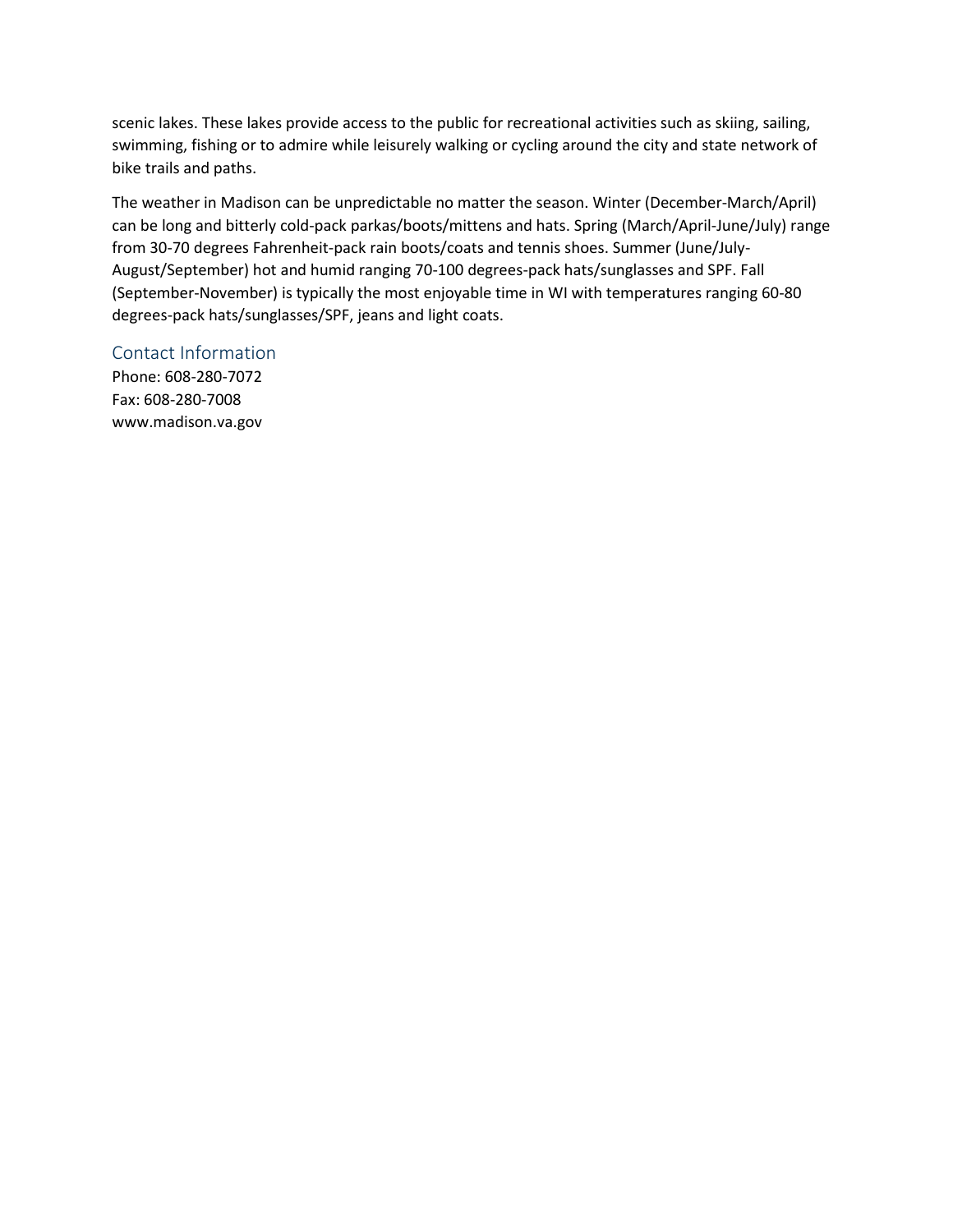# Nashville Transplant Center

The information in this section refers to the Nashville Transplant Center and is only applicable to you if this is your designated transplant site. Please remember that each transplant facility may handle transplantation differently.

#### Team Members

Much like at your local facility, your transplant facility will have a team of specialists and support working with you on your liver transplant. This team includes:

- Transplant Patient and their Support Person (family/friends)
- Hepatologist (Liver doctor)
- Transplant Surgeon
- Registered Nurses
- Social Worker
- Psychologist
- Clerical Support Staff
- Pharmacist
- Dietitian
- Chaplain

You are encouraged to ask questions; the physicians and nurses are good sources of answers to medical questions. The other team members can answer your questions within the area of their expertise. Trust and rapport provide important links between all members of the health care team. We must be able to work together to treat your disease most effectively.

#### The Facility

The Nashville Transplant Center is part of the Tennessee Valley Healthcare System. The facility is located approximately four miles from downtown Nashville, in an area that is a combination of residential and business and is easily accessible to the Metropolitan Transit Authority.

#### Making Arrangements

The staff from the Liver Transplant program will contact you to schedule your appointment in Nashville for your Transplant Evaluation. Plan to stay in Nashville for one week, from Sunday through Friday.

#### Local Information

Nashville has a varied climate with distinct changes for each season. The winter months can range from 20 to 50 degrees, with a variety of precipitation. The summer months average 70 to 90 degrees and up. Spring and fall are usually very mild with a comfortable climate.

We suggest that you bring casual, comfortable clothing and walking shoes for both patient and support persons. Don't forget to bring a jacket, sweater, or raincoat as the weather can change quickly. Also, it tends to be cool in the hospital waiting areas.

There are several banks in the area, however without an account they are often not willing to cash personal checks. You are encouraged to bring travelers checks or a debit/check card. There are two cash machines within the VA and several in Vanderbilt.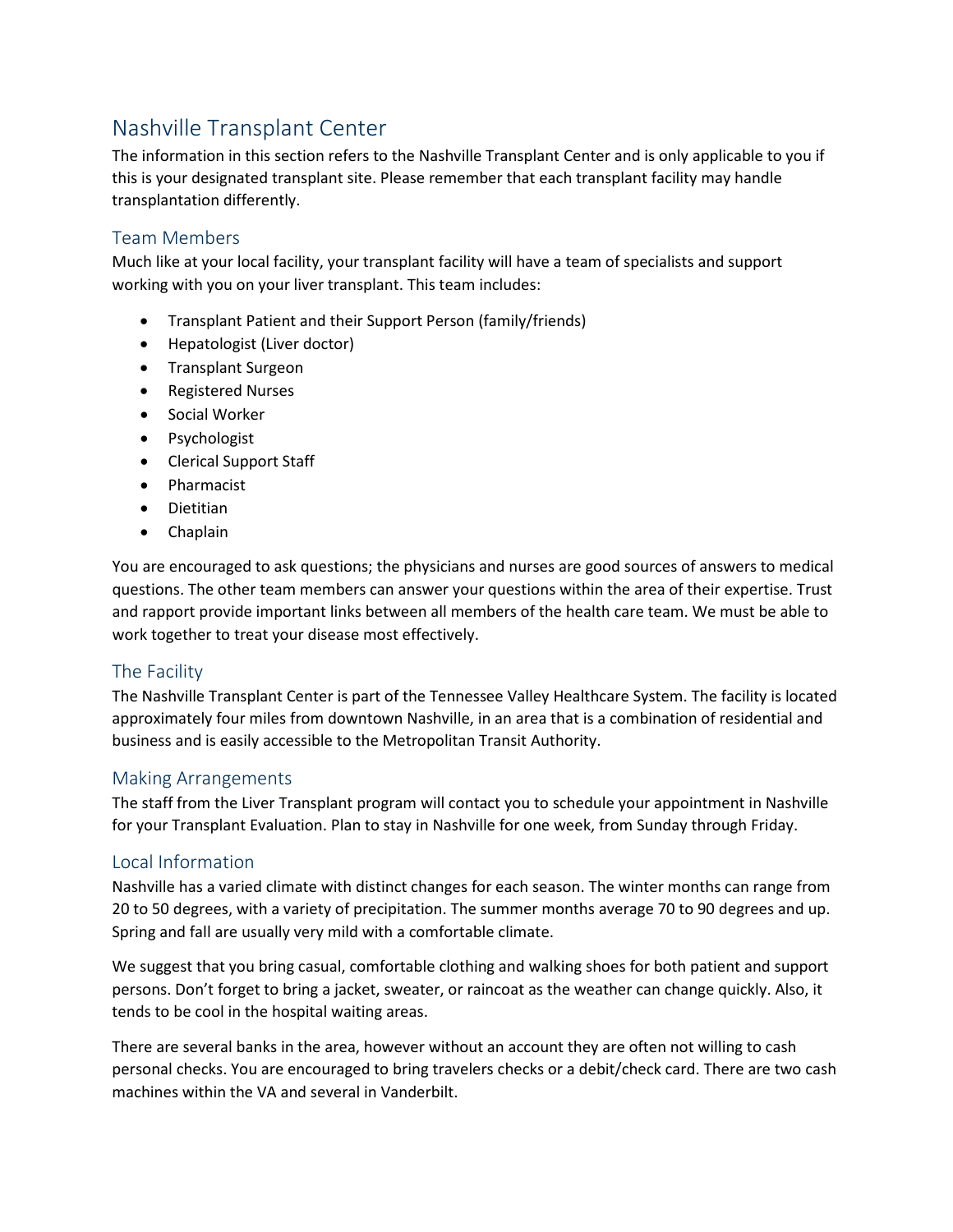#### What to Expect when Listed

We advise that you have either a cell phone or alternate number for us to use to contact you. Make sure that the staff has all of your current contact information. Travel arrangements will be made with your local VA facility for you to fly by Air Ambulance to Nashville for your transplant.

It is very important that we have your correct contact numbers, as the staff will only try to reach you for one hour.

#### Travelling to Nashville

Normally, patients are seen in Nashville after being listed for transplant every six months to one year. These visits typically last from one to three days. When you are called for your transplant surgery, it is your responsibility to call for the Air Ambulance. (They will make arrangements for your ground travel once you are in Nashville.)

#### Arriving at the Vanderbilt Facility

Have your ground transport take you directly to the Emergency Room. You and your support person will be taken to a room and preparations will begin for surgery. Be prepared, as this process may take several hours.

After the surgery, you will be taken to the Surgical Intensive Care Unit (SICU). After a short stay in SICU, you will eventually be moved to your hotel.

#### Lodging Information

While you are in Nashville for your evaluation and transplant (if you are listed), you will be staying at a VA contracted hotel.

When you are discharged from the hospital, you return to the hotel where you will stay as the team follows you for approximately one month. During that time, you will have labs drawn and have a visit with your surgeon as well as other members of the team.

#### Contact Information

TVHS Transplant Center (11T) 1310 24th Avenue South Nashville, TN 37212-2637 Phone: 615.873.7438 Toll-Free: 1.800.228.4973 Fax: 615.873.6374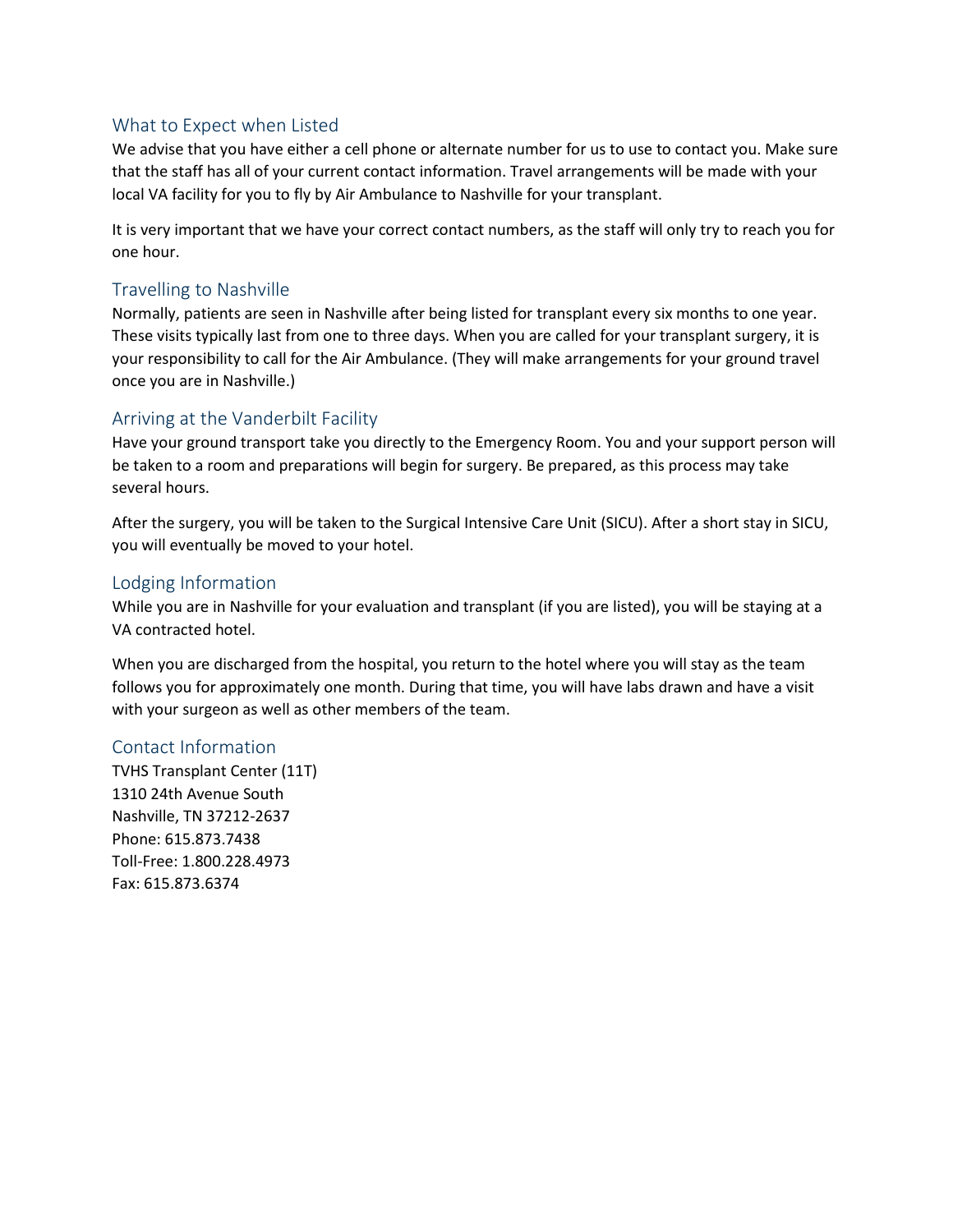# Pittsburgh Transplant Center

The information in this section refers to the Pittsburgh Transplant Center and is only applicable to you if this is your designated transplant site. Please remember that each transplant facility may handle transplantation differently.

#### Team Members

Much like at your local facility, your transplant facility will have a team of specialists and support working with you on your liver transplant. Your team will offer a multidisciplinary and comprehensive approach to your care, and will include:

- Transplant Patient and his/her Support Person (family/friends)
- Transplant Surgeon
- Transplant Coordinator
- Transplant hepatologist
- Anesthesiologist
- Physician Assistant
- Administrative Support Personnel
- Inpatient Nurse
- Pharmacist
- Nutritionist/dietician
- Physical Therapist
- Social Workers
- Psychologists

#### The Facility

The liver transplant program at the VA Pittsburgh Healthcare System (VAPHS) has been in existence since its inception in 1989 and is the largest and first VA center to offer liver transplants. Over 600 liver transplants have been performed in VAPHS, with a success rate which meets or exceeds the national average. In January 2004, the VAPHS began the first independent, in-house VA transplant center in the country. This entailed the VAPHS having its own United Network Organ Sharing (UNOS) charter for liver and kidney transplants. The VAPHS independent transplant center's first year proved to be quite successful. Over forty liver transplants were successfully performed that year.

The goal of the liver transplant program is to provide state-of-the-art, patient-centered transplant care. To enhance its innovative, independent, liver transplant program, the VAPHS has a team of highly experienced surgeons, who are dedicated to providing care exclusively at VAPHS.

#### Evaluation at Pittsburgh

Once you have been approved for evaluation at the VAPHS by the VA National Transplant Program, you will be contacted by the nurse coordinator in Pittsburgh regarding your evaluation. Your evaluation can usually be scheduled within one month after your transplant referral is approved (either in-person or virtually). If you are in more emergent need of evaluation, then direct admission to the VAPHS for an expeditious work up may be required. The usual evaluation time frame is approximately one week but may be longer if you require extensive testing. When your evaluation has been scheduled, you will receive a packet in the mail listing your appointments for the week. It will also include basic information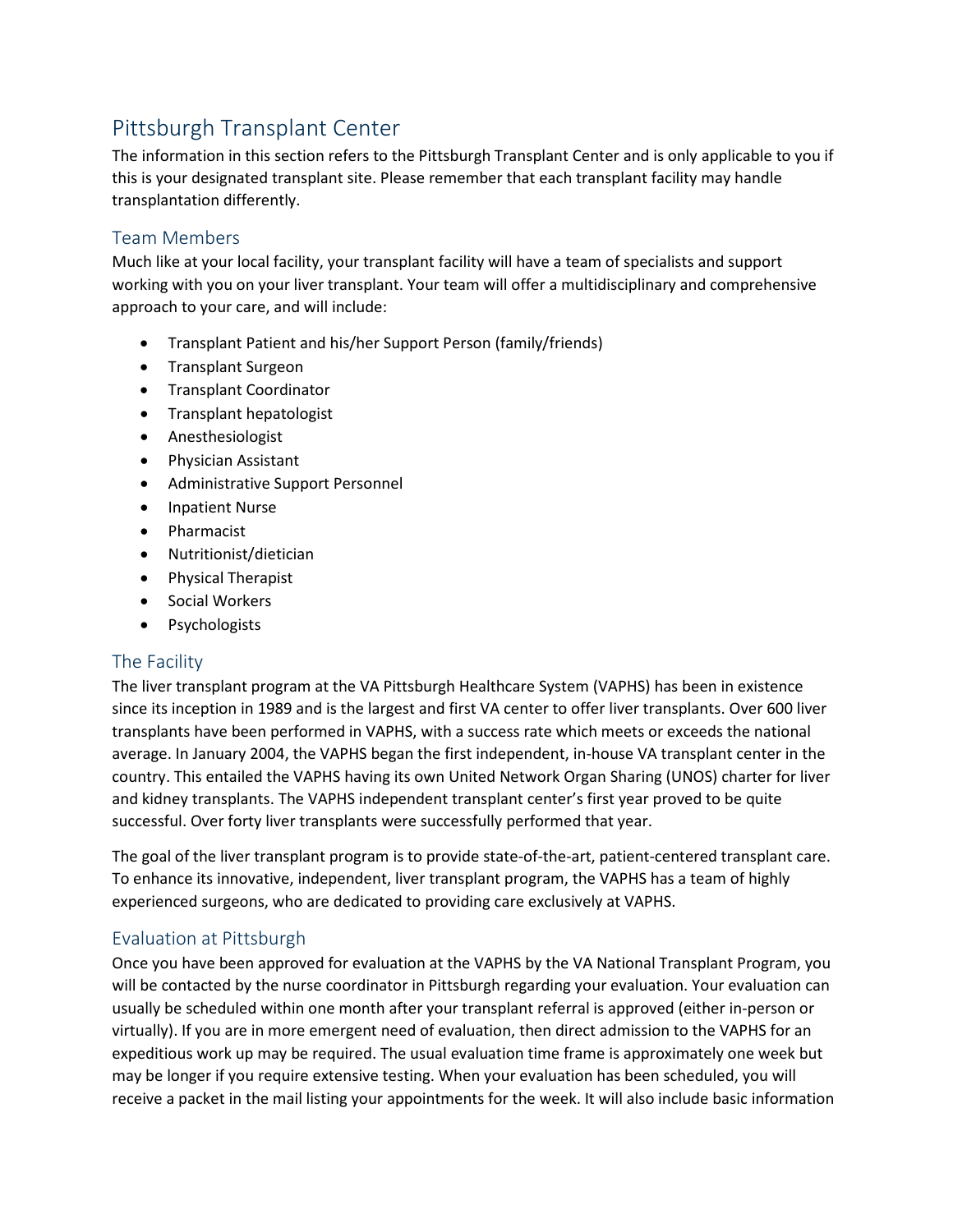about the program and lodging. You may receive additional materials from other departments at the medical center, but all scheduling will be coordinated through the transplant office. Please call the office or your coordinator if you have any questions regarding the schedule. Your referring VA medical center will arrange necessary transportation for you and your support person. Payment for the flight(s) are incurred by your primary VA. Payment for transportation via ground transportation from the Pittsburgh International Airport to the VAPHS will be incurred by our facility. Our social worker will contact you prior to your evaluation to make your lodging arrangements. Veterans typically stay in hotels or our Family House, near the medical center. The cost of lodging at one of the various local hotels is incurred by the VAPHS. Individuals must be ambulatory and are responsible for bringing and taking their own medications along with being accountable for paying any out of pocket expenses.

Following your transplant evaluation, the transplant team will determine if you are an appropriate candidate for liver transplantation. Once listed for transplant, the waiting time is best estimated by your MELD-Na (Model for End Stage Liver Disease) score and your blood type. Wait times and transportation to the VAPHS when a donor becomes available will be explained to you in detail during your transplant evaluation.

The transplant itself may take 6-12 hours. You are usually in the intensive care unit (ICU) for 1-3 days if you do not incur any complications. From the ICU, you are transferred to the 6 West liver unit where surgeons and physician assistants continue to monitor your progress and make changes regarding your anti-rejection medications. You can anticipate staying on the 6 West unit approximately 10 to 14 days. From the hospital you will be discharged to the local hotel with your support person for a trial of independent living. During this time-period you will continue to have bloodwork done on an outpatient basis 2 times per week and be seen in the weekly liver clinic on Fridays. Following a total of 30 days from your transplant and again if you are not incurring any complications, you will be able to return home. Your primary VA will be notified of your post-transplant recovery period, lab draw frequency and postoperative medications. You will need to return to the VAPHS 4 months post-transplant for removal of a small plastic tube that we often use to keep the bile ducts open after surgery (a T-Tube). Again, if you incur no complications then you will return to the VAPHS after one year for follow up and will having imaging at that time. After your one-year follow up you will follow up with your local VA at least once a year for life. Your transplant coordinator is your primary contact at the VAPHS and will monitor your condition lifelong.

#### Local Information

Pittsburgh is located in the western region of Pennsylvania, and has a humid, subtropical climate. The city's climate features abundant precipitation throughout the year and four distinct seasons. Summer temperatures in Pittsburgh can average with highs in the lower 80s and lows in the lower 60s. The warmest months tend to be July through August. Winter temperatures average with highs in the upper 30s and lows in the 20s.

Pittsburgh receives heavy precipitation due to its position near the Allegheny Mountains, and as such the city is subject to many overcast days. May is the rainiest month of the year due to frequent thunderstorms. A durable, weather-resistant coat or umbrella is highly recommended. February is the driest month in Pittsburgh, but snowfalls are not uncommon and cold-weather garments and sturdy, lined shoes are recommended.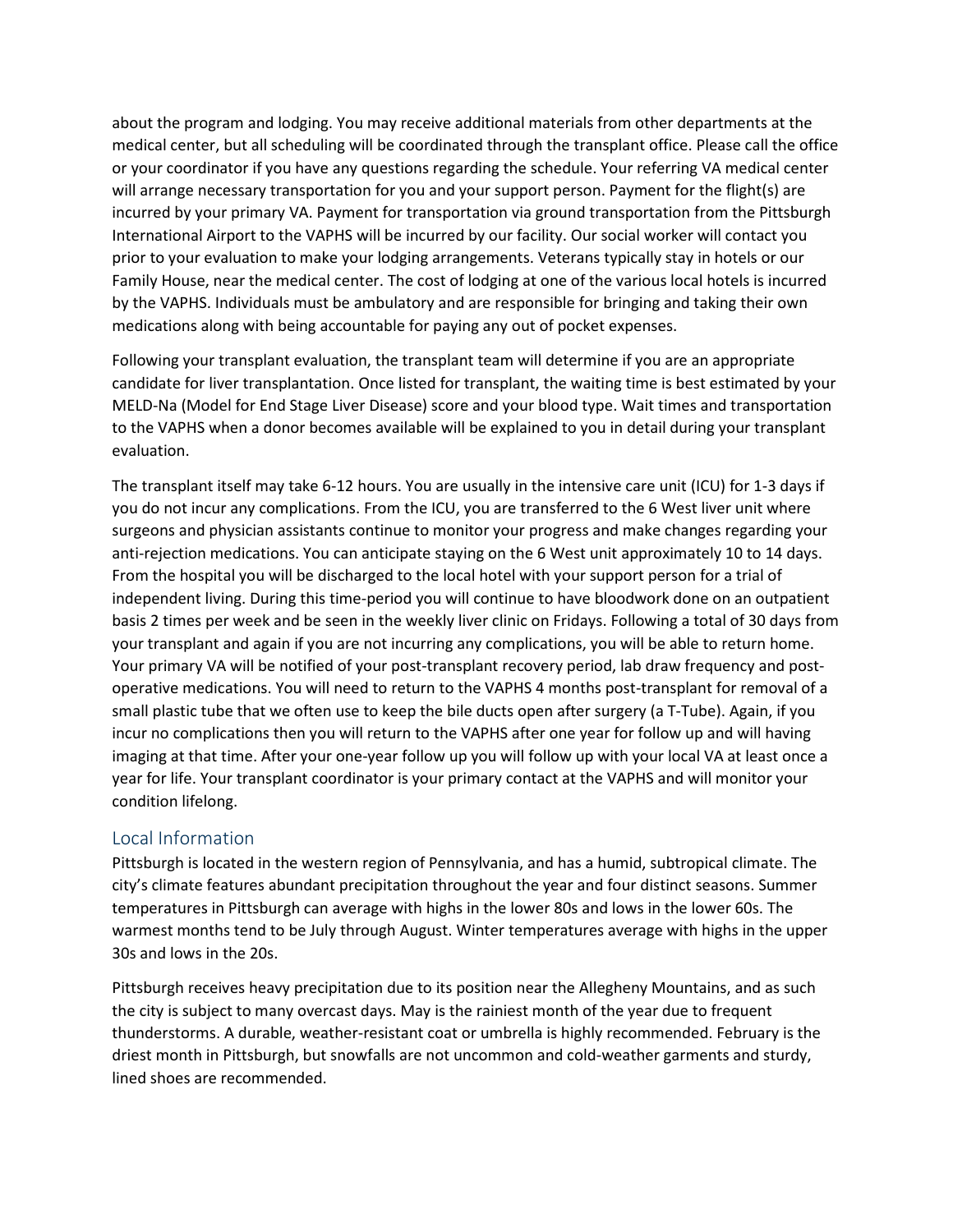All major banks can be found in the general Pittsburgh area. ATMs can be found in the surrounding areas and within the VA hospital. Some ATMs may require a usage fee.

#### Contact Information

Liver Transplant Division University Drive C Phone: 412.688.6155 Fax: 412.688.6942

VA Pittsburgh Healthcare System University Drive Pittsburgh, PA 15240 Phone: 1.866.482.7488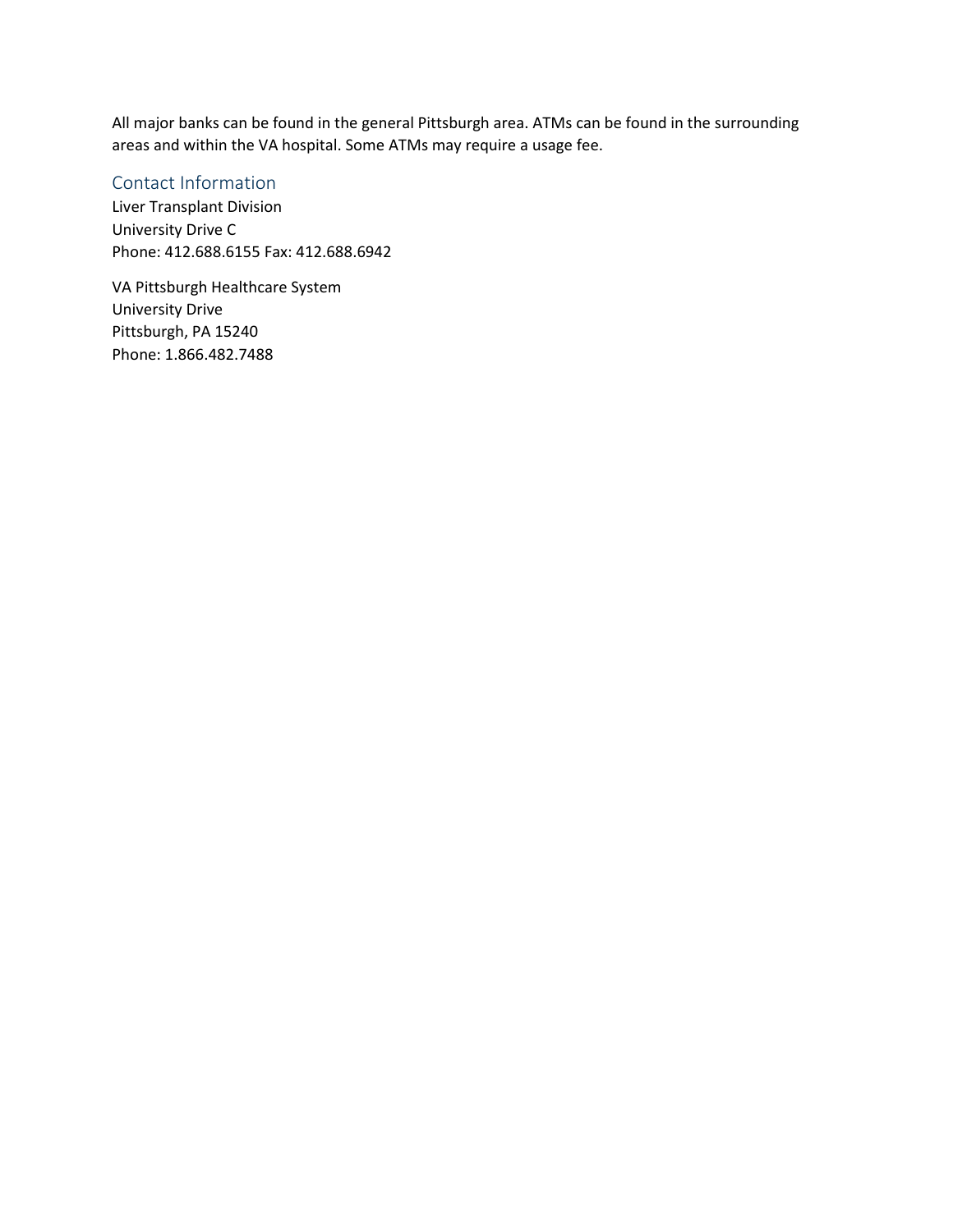# Portland Transplant Center

The information in this section refers to the Portland Transplant Center and is only applicable to you if this is your designated transplant site. Please remember that each transplant facility may handle transplantation differently.

#### Team Members

Much like at your local facility, your transplant facility will have a team of specialists working with you on your liver transplant. This team includes:

- Transplant Patient and His/Her Support Person (family/friends)
- Surgeon
- Hepatologist
- Clinical Nurse Specialist
- Pre- and Post- Coordinator
- Social Worker
- Psychiatrist
- Pharmacist
- Dietitian
- Chaplain
- Facilitator

#### Evaluation

Once you have been approved for evaluation at the VA Portland Health Care System by the VA National Transplant Program, you will be contacted by the nurse coordinator in Portland to schedule your evaluation. Your evaluation can usually be scheduled within two months. You should plan your stay for approximately one week, although in some cases you may need to stay longer for additional testing.

When your evaluation has been scheduled, you will receive a packet in the mail listing your appointments for the week. It will also include basic information about the program and the lodging unit. You may receive additional materials from other departments at the medical center, but all scheduling will be coordinated through the transplant office. Please call the office or your coordinator if you have any questions regarding the schedule.

Your referring medical center will arrange necessary transportation for you and your support person. Our social worker will call you one to two weeks before your evaluation to give you information about lodging, provide instructions for your first day of appointments in Portland, and answer any questions you may have.

#### Lodging Information

The VA Portland Health Care System, Transplant Program has provided free lodging on the Vancouver campus for patients and their support person since the first evaluation in 1988. After a short hiatus, a newly remodeled facility, Building 18, was reopened in December 2018, and includes 30 double occupancy lodging rooms. Each room includes a television, refrigerator, telephone and private bathroom. Three separate communal areas are defined by large kitchens with adjacent living rooms warmed by gas fireplaces and opening onto outside patios with gas barbecues. Lodgers also have on-site access to three laundry and computer rooms, as well as a central exercise room. While there is some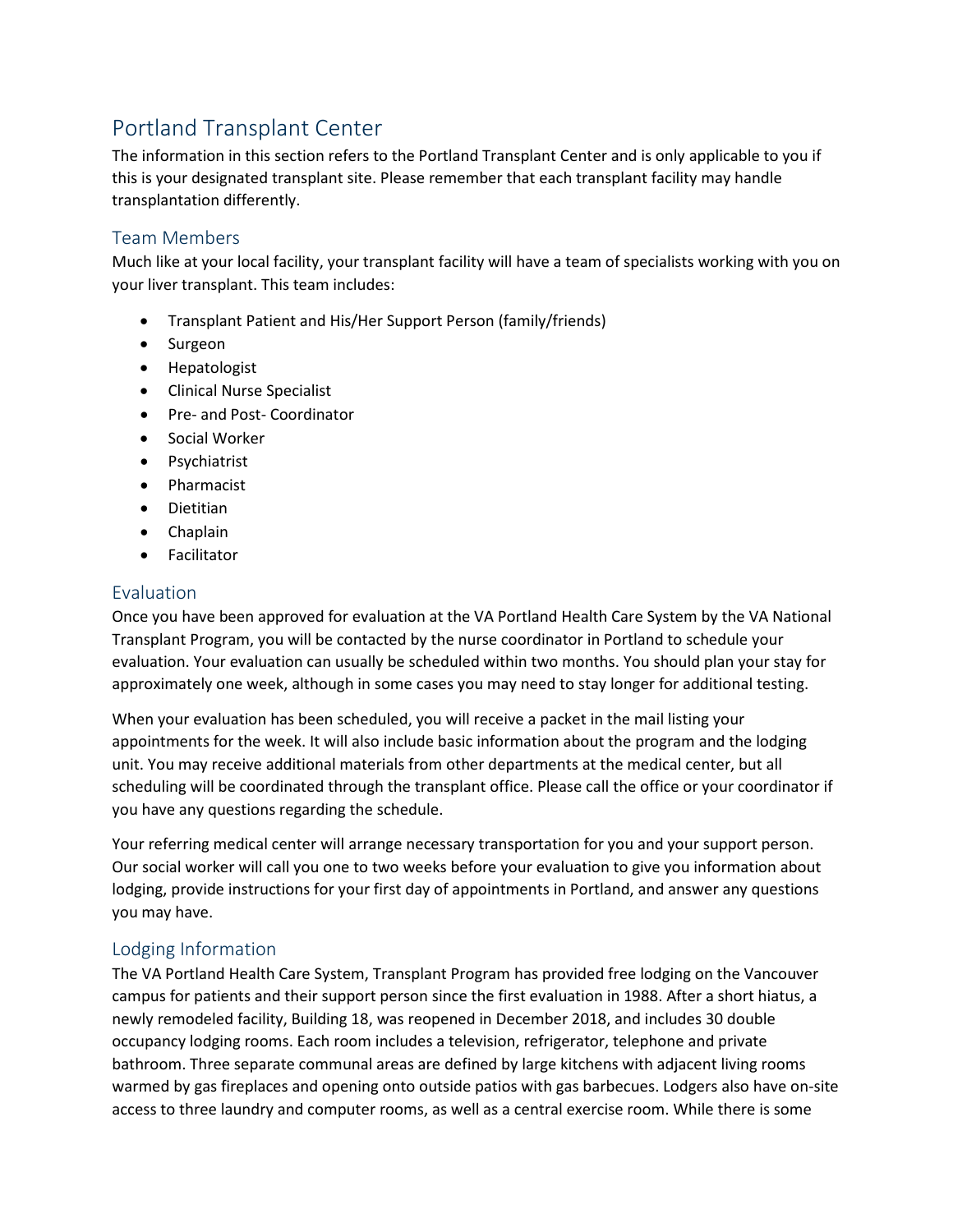donated food from Veterans Services Organizations, it is still recommended that you bring money for your meals.

#### Local Information

Winter in Portland and the surrounding area typically lasts from November through March and often includes cloudy skies and rain with high temperatures in the 40s and 50s, and low temperatures in the 30s and 40s. Heavier, warmer, and water-resistant clothing is suggested. Summers in the region, June through September, are often sunnier and offer high temperatures in the 70s and 80s and low temperatures in the 50s. Spring and Fall are transitional. A lighter jacket is recommended for some individuals during these transitional seasons.

All major banks are located in the general Portland area. All types of payment are accepted for most transactions in the area. ATM machines are located by the Canteen Service area in the VA facility and payment for any bills received can be completed by check.

#### Support Groups

Support groups can be a great way for you to find support outside of your circle of family and friends. Portland offers two different support groups. Please ask your coordinator for information on how to join one, or both, of these support groups.

The Hepatitis C Support Group for patients and family members meets every 3rd Wednesday from 10:30 am until noon at the hospital.

A support group for transplant candidates, recipients and family members meets every Wednesday at 7:30 pm in the Transplant Lodging Unit in Vancouver, WA.

Note: These times may be subject to change. Please verify the meeting times with your coordinator.

#### Contact Information

Liver Transplant Office (P3-TRANS) Portland Health Care System, 7<sup>th</sup> Floor, Room 7C-106 3710 SW US Veterans Hospital Road Portland, OR 97239 Phone: 503.721.7860; FAX: 503.273.5072

VA Portland Health Care System 3710 SW US Veterans Rd Portland, OR 97239 Phone: 503.220.8262 or 1.800.949.1004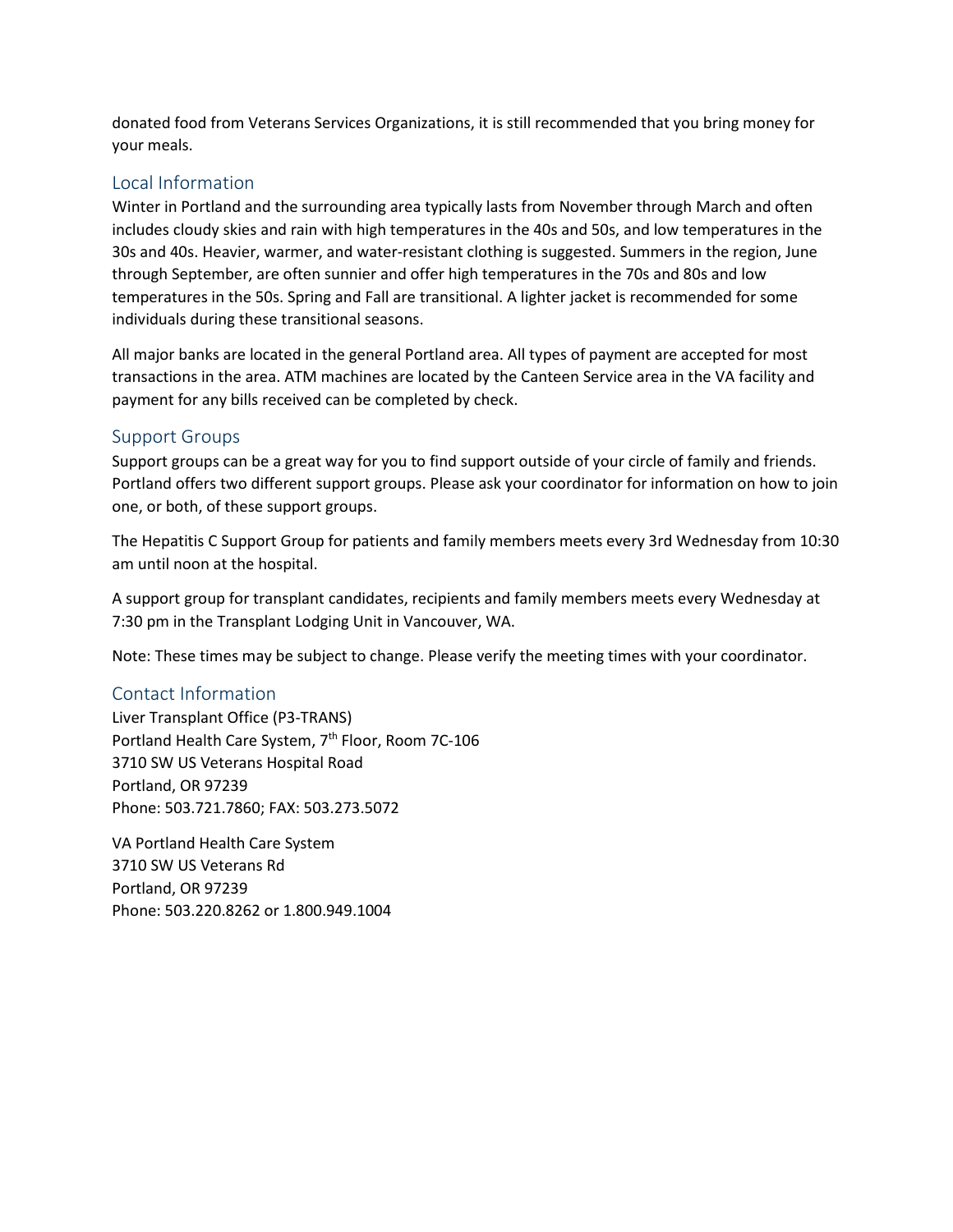# Richmond Transplant Center

The information in this section refers to the Richmond Transplant Center and is only applicable to you if this is your designated transplant site. Please remember that each transplant facility may handle transplantation differently.



L to R: Douglas Heuman, MD, Jasmohan Bajaj, MD, Michael Fuchs, MD, PhD, HoChong Gilles, DNP, FNP-C, Felicia Tinsley, MSN, MHA, RN, Cecile Rock, Puneet Puri, MD

#### Team Members

Much like at your local facility, your Richmond transplant facility will have a team of specialists working with you on your liver transplant. This team includes:

- Transplant Patient and His/Her Support Person (family/friends)
- Transplant Surgeon
- Hepatologist
- Program Manager
- Nurse Practitioner
- Transplant Coordinator
- Social Worker
- Psychologist
- Pharmacist
- Dietitian
- Chaplain
- Administrative Support Staff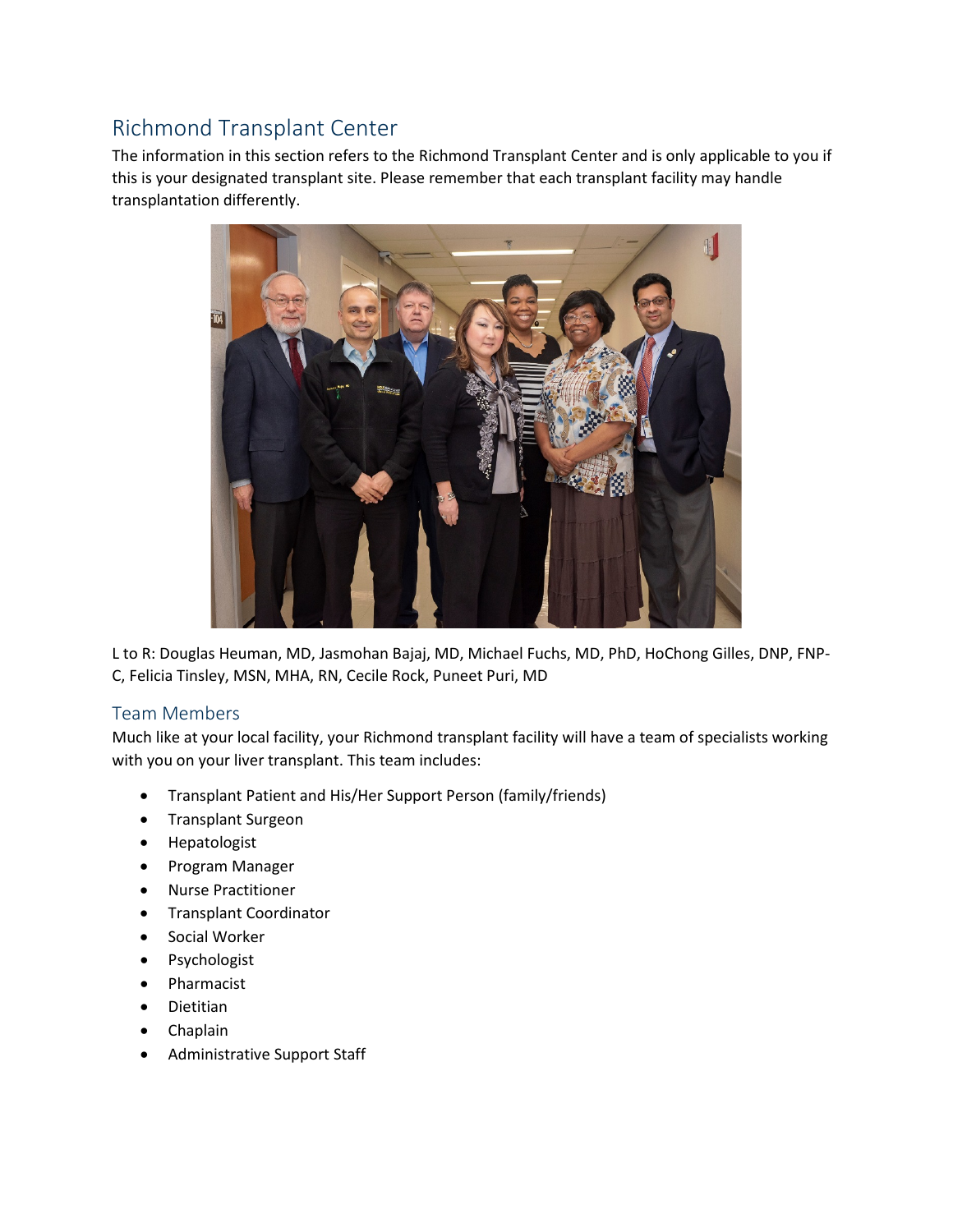#### The Facility

The Hunter Holmes McGuire Veterans Administration Medical Center, also known as Richmond VA Medical Center or McGuire VA Hospital, is located in Richmond, Virginia. The Richmond Transplant Center is a shared liver transplant program with our affiliated academic partner, Virginia Commonwealth University (VCU) Health Systems. The Richmond VA Medical Center is located 5 miles away from the VCU campus in Downtown Richmond. It is approximately a 15-minute driving distance between centers.

#### Evaluation

After our transplant program receives your referral for liver transplant consideration from your referring provider and you are eligible for further evaluation, we will typically arrange an initial evaluation using telehealth within 30 days. Once you have been approved for and in-person evaluation at the Richmond VA Medical center, you will be contacted by the nurse coordinator in Richmond to schedule your evaluation. You will be mailed an itinerary and a packet of information to prepare you for your evaluation at the transplant center.

When you are ready for your evaluation, your referring center will make travel arrangements for you and your designated caregiver to arrive into Richmond, Virginia. If you elect to drive to Richmond, your travel miles will be reimbursed by your referring facility. You will either take a taxi from the airport or drive directly to our lodging facility, The Doorways. The transplant program will provide all transportation to and from your lodging to the VA Medical Center and VCU. The Doorways is where you and your caregiver will be lodged during your evaluation period.

The day after you arrive, you and your caregiver will go to the Richmond VA Medical Center. You will report to the main laboratory to have blood and urine tests obtained and then report to the Gastroenterology Unit on the 5th floor (5A-155). The liver transplant nurse practitioner and coordinator will be there to greet you. You will also meet with a hepatologist, who will take your full history, perform a physical exam, and provide more details about the transplant process.

During the rest of the week, you will have additional interviews at the Richmond VA Hospital with a social worker and psychiatrist or psychologist. You will also undergo additional diagnostic testing as needed. Some tests may need to be repeated during your evaluation.

Toward the end of your evaluation process, you will meet with a transplant surgeon at the Virginia Commonwealth University Hospital. After you meet with the surgeon you will be able to return home. The whole process usually takes less than 7 days.

After your visit is completed, the transplant team will meet to discuss your case in the transplant selection committee to make a decision for listing onto the national wait list. You will be notified of the team's decision by telephone, as well as by a mailed letter.

#### Lodging Information

While you are in Richmond for your evaluation and transplant event (if you are listed), you will be staying at the Doorways (formerly known as the Hospitality House). The Doorways is located five blocks from VCU hospital in Downtown Richmond. There is designated parking for your vehicle close by. There is also a free shuttle that will take you from the Doorways to the VCU medical campus.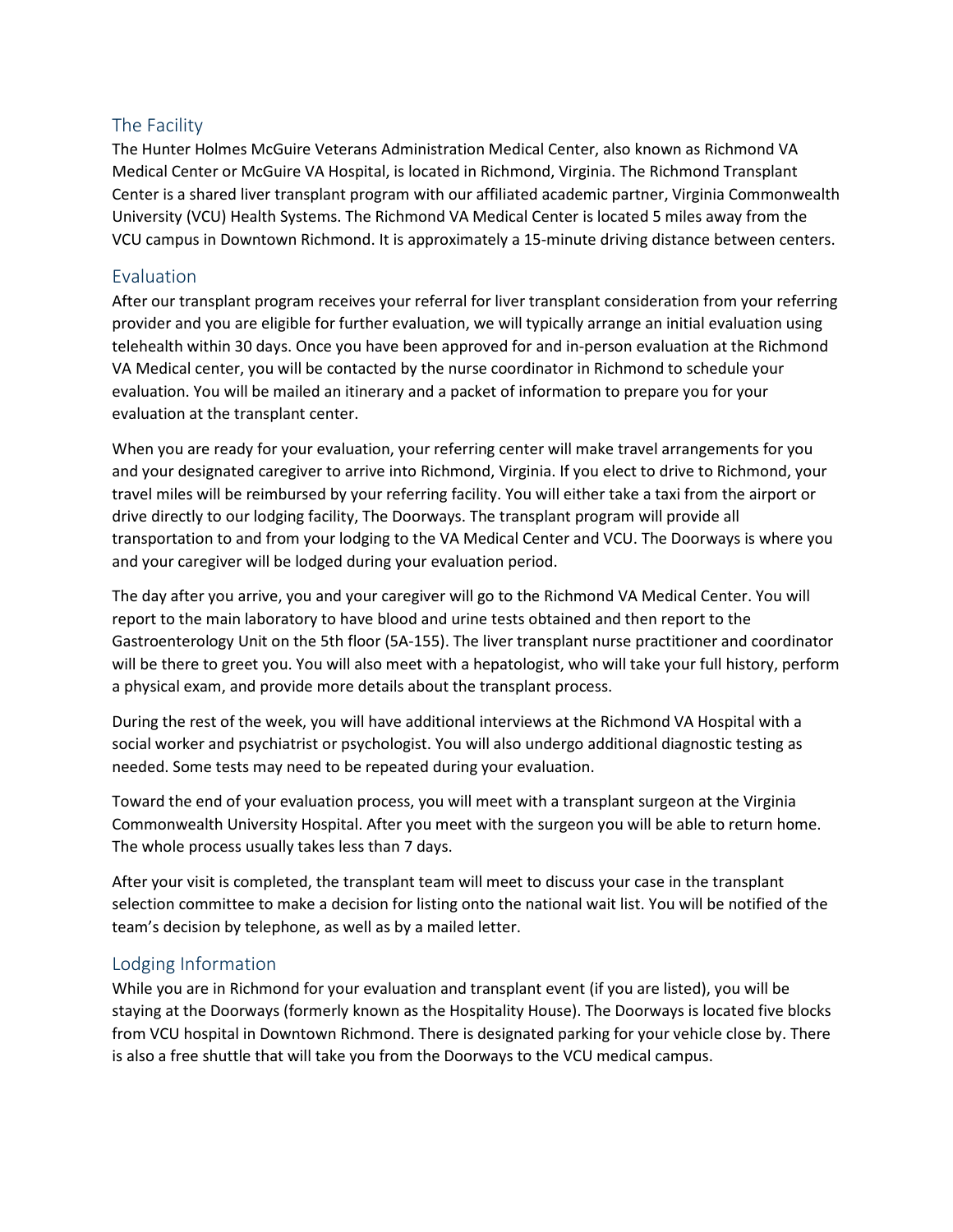When you are ready to be discharged from the hospital, you will return to the Doorways. During that time, you will have labs drawn and have frequent visits with your liver transplant medical and surgical team members.



612 East Marshall Street

Richmond, VA 23219

Phone: 804.828.6901

#### Local Information

Richmond has a diverse climate with changing and distinct temperatures in each season. During the winter months, the average high temperature is 48 degrees F and the average low temperature is 29 degrees F. Heavy winter clothing and a coat is highly recommended. Summer months in Richmond average out at a high of 85 degrees F and a low of 65 degrees F. These months can be very humid. Spring and fall months tend to be balmy with an average high temperature of 67 degrees F and an average low temperature of 44 degrees F. A light jacket may be required for some individuals.

All major banks are located in the general Richmond area. All types of payment are accepted for most transactions in the area. A federal credit union with an ATM is located within the VA facility.

#### Contact Information



Hunter Holmes McGuire VA Medical Center 1201 Broad Rock Boulevard Richmond, VA 23249 Phone: 804.675.5021 Toll-Free: 1.800.784.8381 Fax: 804.675.6769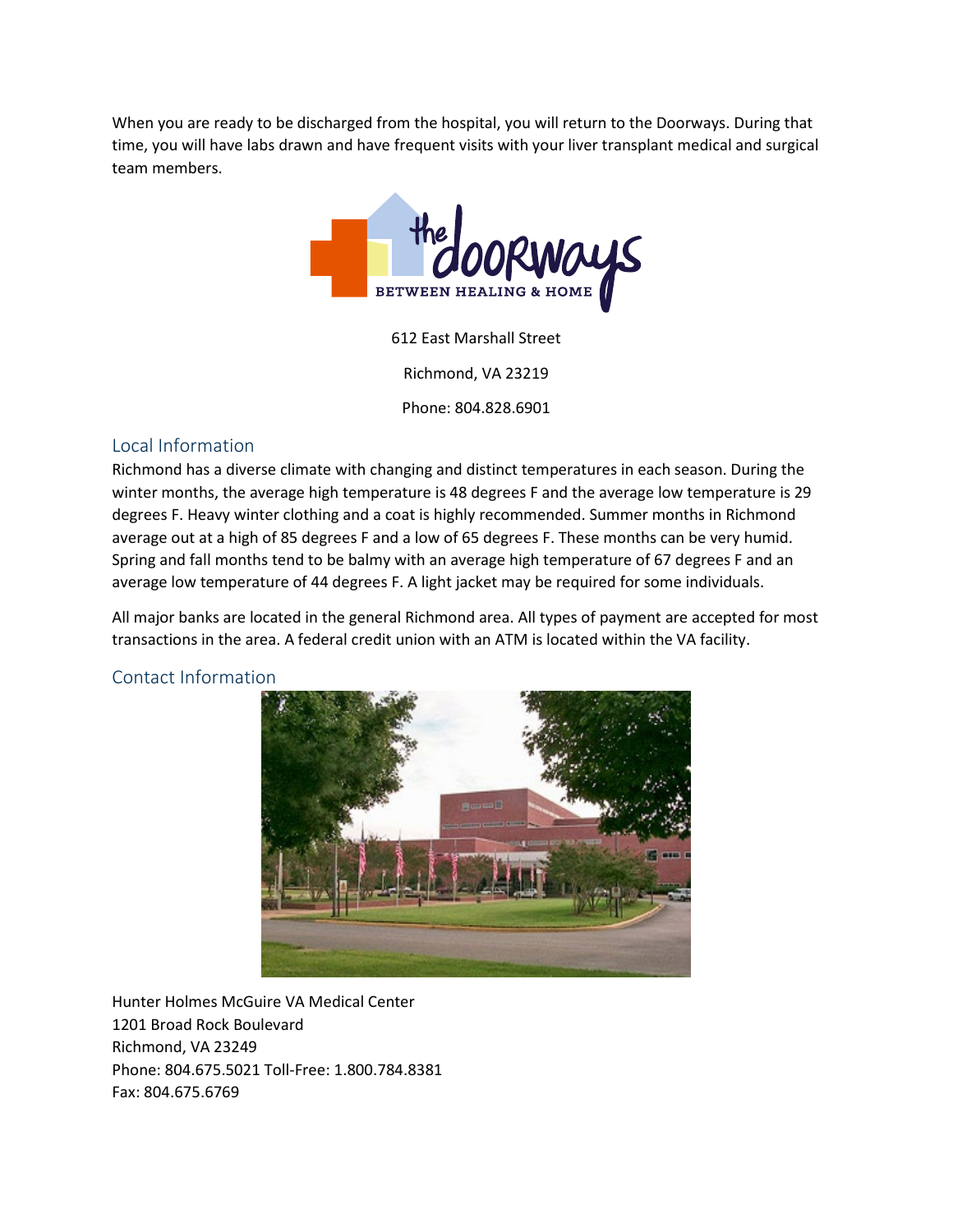## My Local Facility

Though your actual liver transplantation will take place at a Transplant Facility (i.e. Houston, Madison, Nashville, Pittsburgh, Portland, or Richmond), a significant portion of your care and monitoring will still take place at your local hospital. Much of your initial work-up and pre-treatment monitoring will take place at your local facility. Your local facility will also take part in the care of your liver long after your liver transplant.

It is important for you to familiarize yourself with your facility and those that are caring for you, from your primary care doctor to your hepatologist and liver transplant coordinator (if he or she is at your facility and not at the transplant facility).

Use the sections below to keep track of this information.

My Local Facility Name:

My Local Facility Phone Number:

My Gastroenterology Department Phone Number:

My Primary Care Provider:

| ı<br>٠ |  |  |  |  |
|--------|--|--|--|--|
|        |  |  |  |  |

Ph #: \_\_\_\_\_\_\_\_\_\_\_\_\_\_\_\_\_\_\_\_\_\_\_\_\_\_\_

Email: \_\_\_\_\_\_\_\_\_\_\_\_\_\_\_\_\_\_\_\_\_\_\_\_\_\_

My Hepatologist:

 $Dr.$ 

Ph #: \_\_\_\_\_\_\_\_\_\_\_\_\_\_\_\_\_\_\_\_\_\_\_\_\_\_\_

Email:  $\blacksquare$ 

My Transplant Coordinator:

 $Dr.$ 

OR

Nurse \_\_\_\_\_\_\_\_\_\_\_\_\_\_\_\_\_\_\_\_\_\_\_\_\_\_

Ph #: \_\_\_\_\_\_\_\_\_\_\_\_\_\_\_\_\_\_\_\_\_\_\_\_\_\_\_

Email: \_\_\_\_\_\_\_\_\_\_\_\_\_\_\_\_\_\_\_\_\_\_\_\_\_\_

Your local facility may have a support group set up for patients, who like you, are a part of the transplant process, either planning to have a transplant, or have had one already. These groups are very useful and are there to provide you with an extra layer of support. If your facility has a support group, please write down that information below. A facilitator is the person leading the group, and the coordinator is usually the person who handles the set up and day-to-day operations for your group. It may also be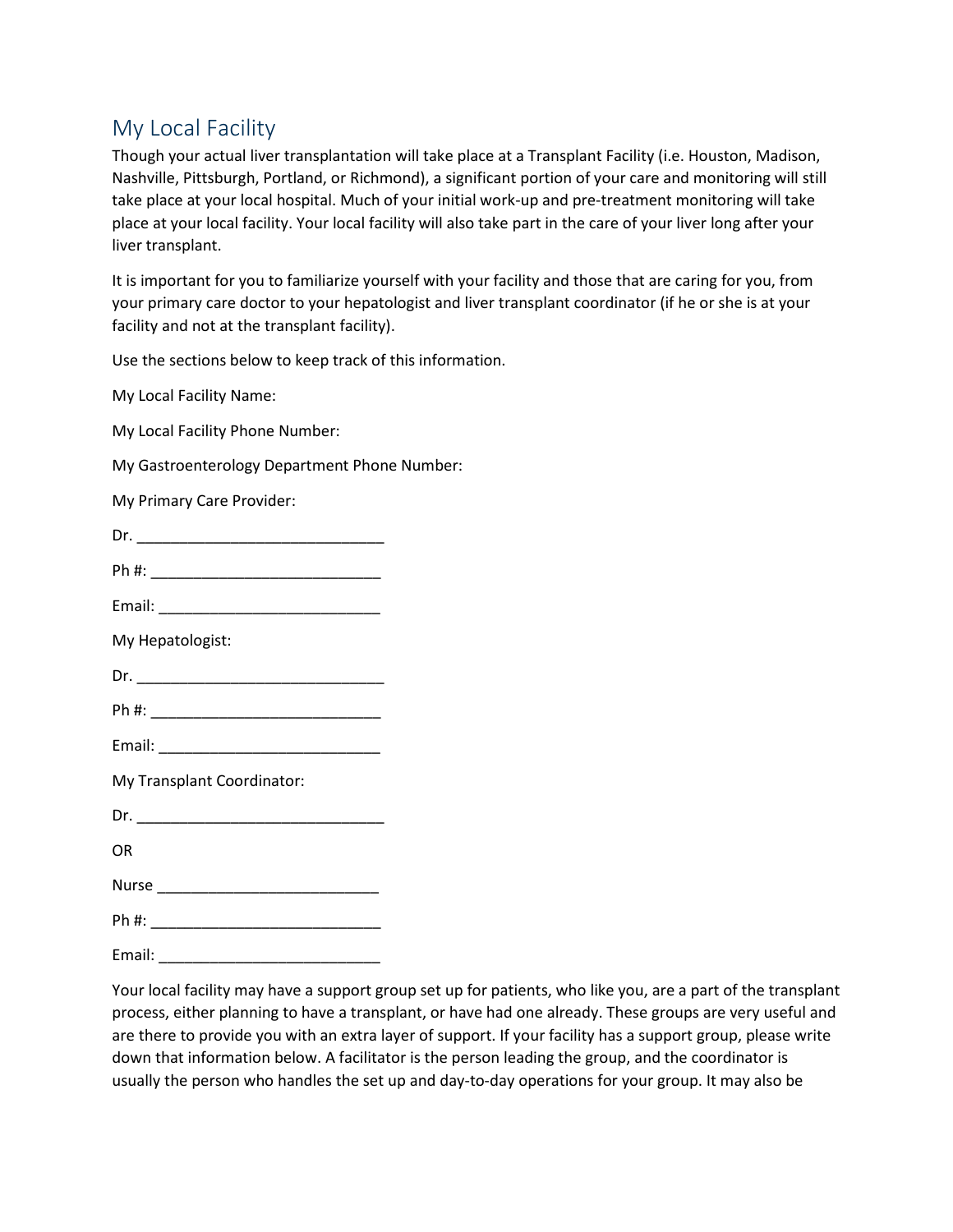useful for you to jot down the names of few support group members that you can turn to if you have questions or concerns.

My Support Group Facilitator:

Ph #: \_\_\_\_\_\_\_\_\_\_\_\_\_\_\_\_\_\_\_\_\_\_\_\_\_\_\_

 $\frac{1}{2}$  ,  $\frac{1}{2}$  ,  $\frac{1}{2}$  ,  $\frac{1}{2}$  ,  $\frac{1}{2}$  ,  $\frac{1}{2}$  ,  $\frac{1}{2}$  ,  $\frac{1}{2}$  ,  $\frac{1}{2}$  ,  $\frac{1}{2}$  ,  $\frac{1}{2}$  ,  $\frac{1}{2}$  ,  $\frac{1}{2}$  ,  $\frac{1}{2}$  ,  $\frac{1}{2}$  ,  $\frac{1}{2}$  ,  $\frac{1}{2}$  ,  $\frac{1}{2}$  ,  $\frac{1$ 

Email: \_\_\_\_\_\_\_\_\_\_\_\_\_\_\_\_\_\_\_\_\_\_\_\_\_\_

My Support Group Coordinator:

Ph #: \_\_\_\_\_\_\_\_\_\_\_\_\_\_\_\_\_\_\_\_\_\_\_\_\_\_\_

Email: \_\_\_\_\_\_\_\_\_\_\_\_\_\_\_\_\_\_\_\_\_\_\_\_\_\_

Name of Support Group Member (1):

Ph #: \_\_\_\_\_\_\_\_\_\_\_\_\_\_\_\_\_\_\_\_\_\_\_\_\_\_\_

\_\_\_\_\_\_\_\_\_\_\_\_\_\_\_\_\_\_\_\_\_\_\_\_\_\_\_\_\_\_\_\_\_

Email: \_\_\_\_\_\_\_\_\_\_\_\_\_\_\_\_\_\_\_\_\_\_\_\_\_\_

Name of Support Group Member (2):

\_\_\_\_\_\_\_\_\_\_\_\_\_\_\_\_\_\_\_\_\_\_\_\_\_\_\_\_\_\_\_\_\_ Ph #: \_\_\_\_\_\_\_\_\_\_\_\_\_\_\_\_\_\_\_\_\_\_\_\_\_\_\_

Email: \_\_\_\_\_\_\_\_\_\_\_\_\_\_\_\_\_\_\_\_\_\_\_\_\_\_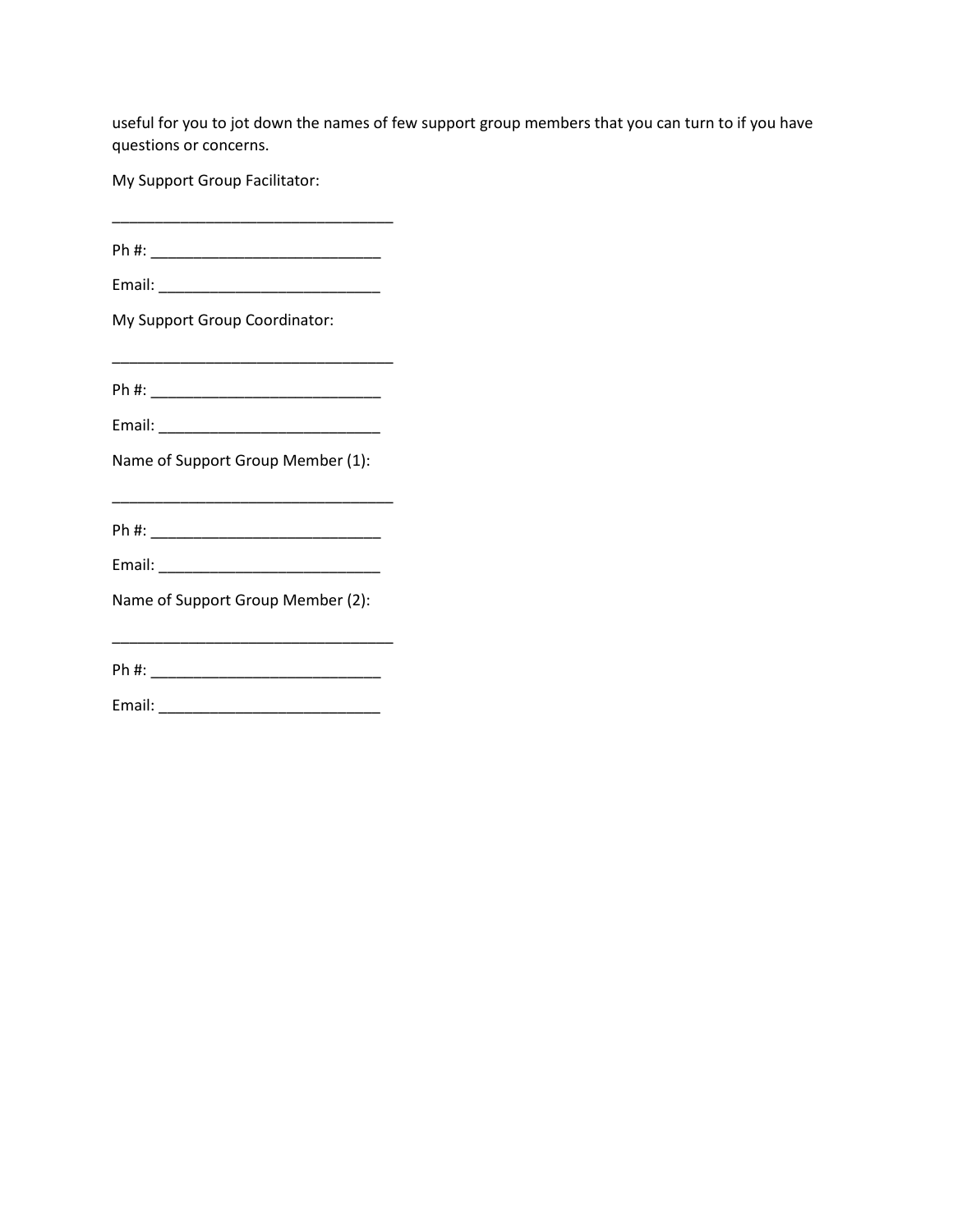## Patient Testimonials

Patient testimonials may have been shortened to fit into this booklet.

*I was diagnosed with hepatitis C in 1996. I had no idea what the disease was or what its treatment was all about. At the time, there were no support groups and very little in the way of education for Veterans; I didn't really know how to take care of myself (or my liver). After a long battle to get help failed, I ended up in liver failure and had to be transplanted. Though the process of evaluation for transplant was trying and at times, overwhelming, my faith and desire to live helped me persevere. My transplant was successful and I'm grateful to be alive. While I am limited in certain respects, I am able to live a very prosperous life. I have found educating and assisting others who struggle with liver disease to be very fulfilling.*

Gene, Longview WA Veteran, Transplanted in 2000

*"The best job I've ever had was being Amy's mom. Becoming a donor mom was the result of a tragic accident. Amy gave so much in her short, almost 18 years and now her legacy continues. I am so proud of my daughter and equally as honored to be able to speak passionately about the importance of organ and tissue donation. In a world so full of turmoil, I live in peace and comfort knowing that lives have been saved, families spared the pain of loss, sight restored and bodies mended. So much good out of one very special young lady. Of course, I miss her terribly, but I get to brag about her and all the wonderful good she has done. How cool is that!"* 

Terry, Vancouver WA Donor Mom Terry's daughter Amy passed away in 2000

*I was transplanted in May 2003. With my transplant came a few bumps, which are very uncommon in the transplant world today. Transplants have changed so much since they started that you can be transplanted one year and the next year something has changed for the better, either with the medications or the procedure. Nine months after transplant I went into rejection and developed bad recurrent hepatitis C. My condition was so bad that I was approved for another transplant, but have not yet needed it. After a lot of great doctors and a very positive attitude and some crazy changes and combinations of meds I'm doing GREAT considering. Through everything I've been through since I was diagnosed with hepatitis C in 1995, I kept a very positive attitude and took one day at a time. Never worried about what was going to happen next. I worried about the problem when it happened. Most of all this is out of our hands and what happens will happen.*

*Once I was done with all the requirements needed to get on the transplant list I started feeling much better. The stress was not near as bad. No one person goes through this the same. The important things are STAY POSITIVE and do everything possible to stay as healthy as possible, even if you have a bad day. Remember every day is a different day.*

*With all that has happened with my transplant and knowing how hard it is to receive one plus get through it. I would do it again tomorrow.*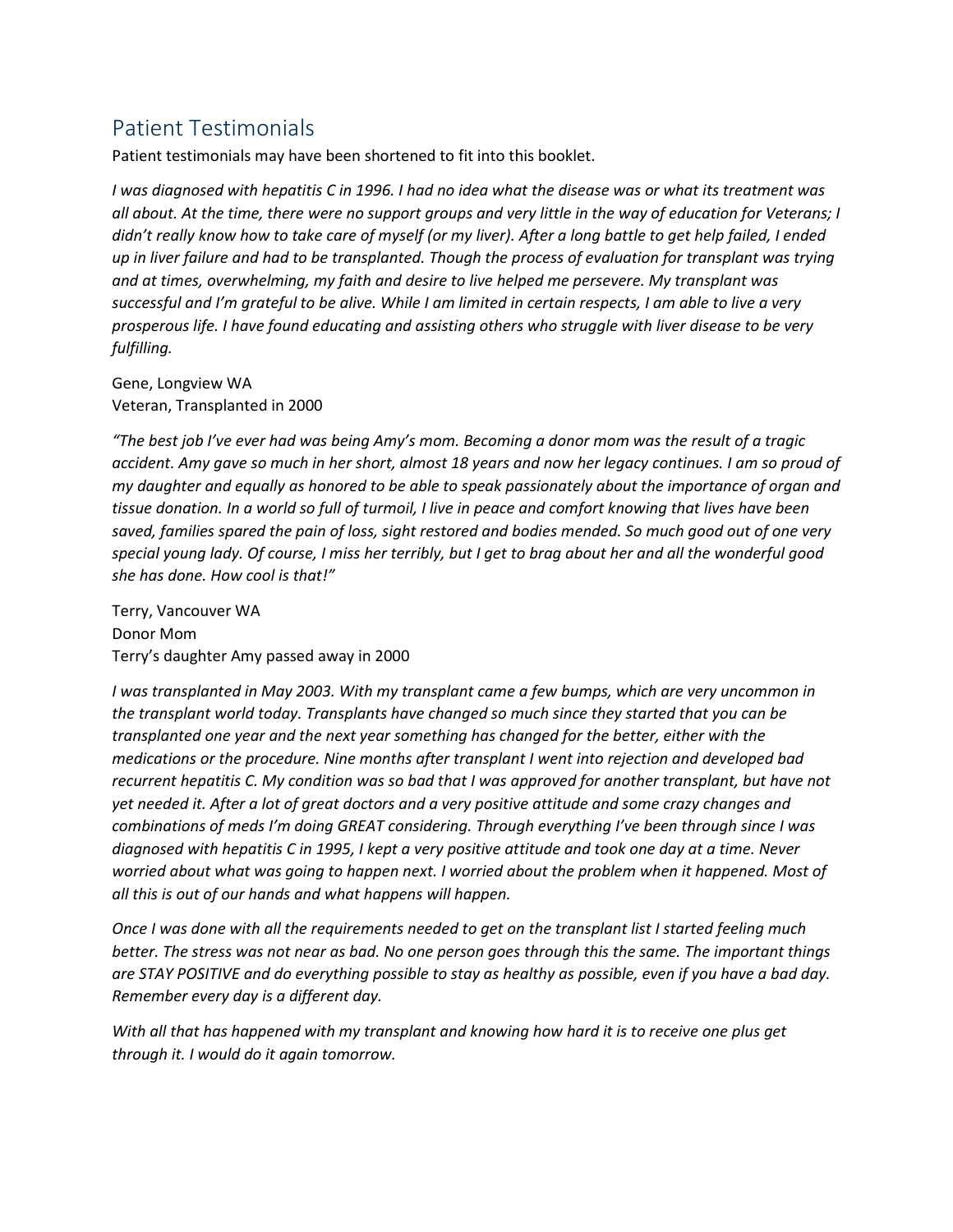#### Paul, Veteran Selah, WA

*When my husband, Wayne, was diagnosed with liver disease, I had no idea of the amazing journey we would travel together to save his life. Even though I had been in the medical field for 30+ years, my knowledge did not prepare me for the unrelenting demands upon my time and emotions. We began the final road in February of 2002. Wayne endured countless tests during the process of being evaluated and then accepted for a new liver. By January 2003, Wayne was critically ill. He had been transported to the Portland VA from the Seattle VA. He was on life support in the Intensive Care Unit. I lived at the "Liver Lodge" in Vancouver, Washington with other family members who were waiting, being evaluated or assisting their loved ones with recovery. These people became my second family and I will treasure their friendship always. We were so blessed when the call came to us at 11:00PM on January 30, 2003. A liver had been procured and Wayne was scheduled for surgery early January 31, 2003. Thanks to the wonderful giving of the donor family, Wayne was saved. The recovery was long but worth every minute of the struggle. I cannot begin to thank all of the wonderful members of the Portland Liver Team and the ongoing strength of Wayne's Seattle Hepatologist. Being a "caregiver" is the priority for the patient, but without the continued support of our family, friends and the entire medical team, I would have lost faith many times. The process can be frightening and frustrating, but the new life given and to have the person you love still with you makes all the battles fade from significance. Wayne's priorities center around his home and all his beautiful grandchildren, who are so grateful to have him in their lives. We both are avid supporters of the organ donor program and are available to help others who need assistance, questions answered or a strong shoulder to lean on if this journey is one they decide to travel.*

Nada, wife/caregiver for Wayne, Transplant recipient Seattle, WA

*It has been almost three years since I had my Liver Transplant at the VA hospital in Portland, Oregon. The most significant thing about a liver transplant, or for that matter any transplant, is it changes your perspective on life. You tend to have a one day at a time philosophy. The second most profound aspect would be my caregiver "wife" prior to surgery and post operatively -- because of her perseverance and devotion to a headstrong, cranky and usually unreasonably demanding individual! Simply put, I wouldn't be here today had it not been for her. Since my transplant, I attend a Liver Transplant support group for both post-op liver transplants and for individuals contemplating whether or not to start the process of qualifying for a transplant. These group meetings provide these people the opportunity to get important questions answered from people who have already been through the ordeal. For anyone facing the prospect of getting an organ transplant, it cannot be overemphasized that one maintain a positive mindset. The entire process is physically, emotionally and mentally draining and strong support of family and friends is critical for, at the very least a satisfactory recovery. As I mentioned above, I wouldn't be here if not for a very generous family of the Donor, my wife and the will to survive. I'm generally always available to talk with and answer questions for the entire transplant ordeal, and so is my wife for anyone contemplating a transplant.*

Wayne, Liver Transplant recipient 2003, Veteran Seattle, WA